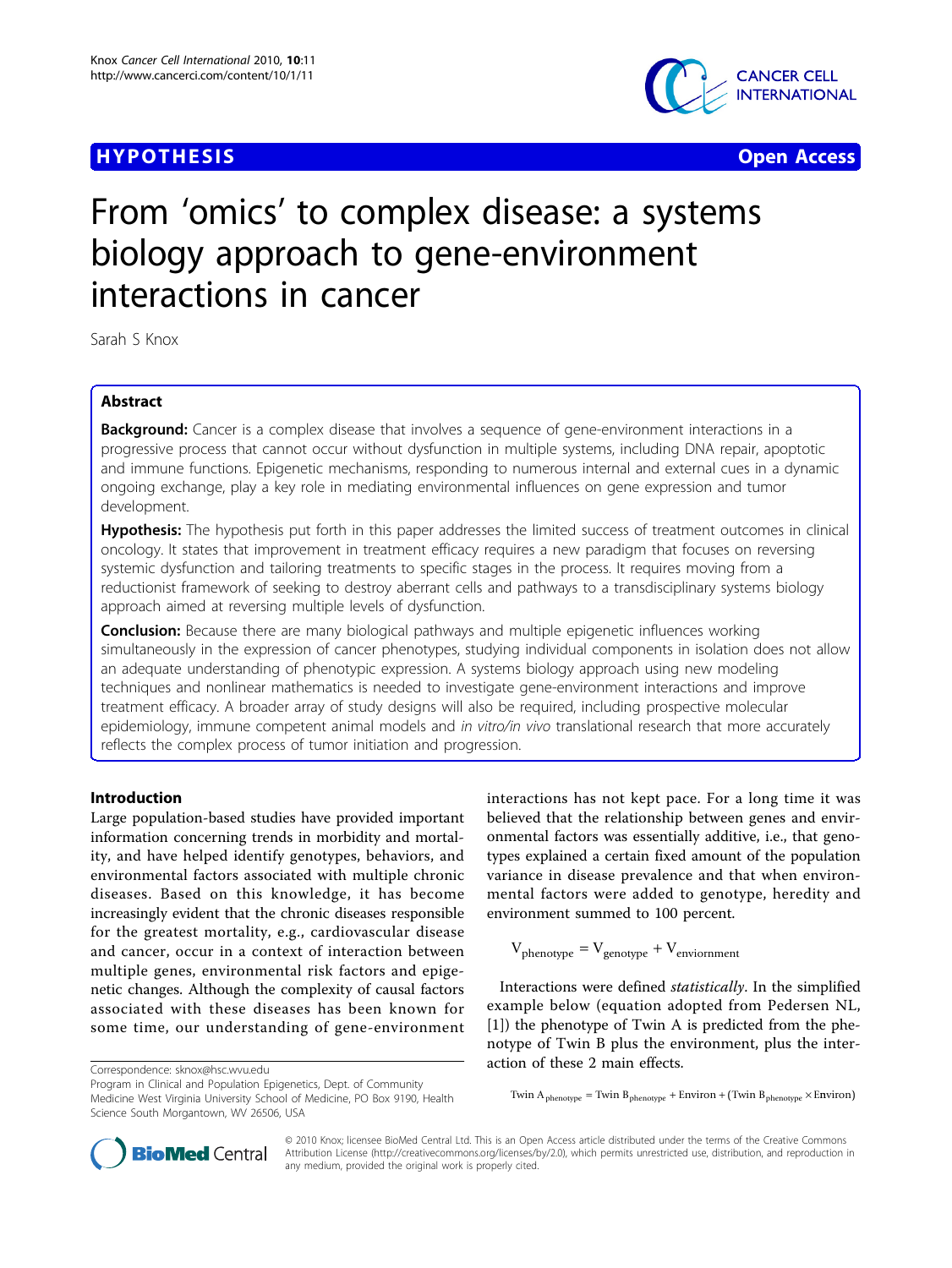The problem with this approach is that linear equations do not accurately reflect the complexity of nonlinear interactions at a molecular level. Gene expression and function can vary based on the surrounding micro environment, which varies in response to multiple internal and external cues. The mechanisms responsible for these variations in response to the surrounding environment are the epigenome in conjunction with *cis-regulat*ing mechanisms. DNA is analogous to computer hardware and the software needed to program it is the epigenome [\[2\]](#page-10-0). Cells throughout the body are for the most part, genetically identical. What differentiates one tissue or organ from another is gene expression. Just as gene expression varies between organs, it can also respond and adapt to multiple environmental cues dietary nutrients, smoking, other toxicant exposure, and psychosocial stress.

Most environmental factors that precipitate epigenetic changes affect multiple systems simultaneously. Thus, the overall effect depends on how these functional changes interact. Two different exposures (e.g., diet and smoking) may have influences on the gene expression of a single polymorphism that are mutually antagonistic or synergistic. The ultimate expression of that allele will depend on the combined effect including enzymes, transcription factors, genes, and signaling pathways. Thus, the 'genetics' component of the phenotype is neither static nor additive. Gene expression is dynamic. In addition to the complex biology of genotype - environment interactions, epistatic (gene  $\times$  gene) interactions, are also environmentally influenced via the epigenome. This means that a single gene can have different functional responses, depending on its ambient surroundings. A good illustration is the P53 tumor suppressor gene. P53, which involves complex signaling pathways central to tumor development, responds to a broad range of signals that determine whether the cellular response will be DNA repair, cell metabolism, autophagy, apoptosis or cell cycle arrest [\[3,4](#page-10-0)].

This explains why genes and environment cannot be understood with linear statistical equations. The effects of the environment on phenotype are much too complex to be adequately accounted for in an additive model. It also clarifies how the environment can interact with genotype without there being a statistical 'main' effect for either genotype or environment. The intertwining of genetics, epigenetics and environmental factors is one of nonlinear dynamically interacting systems.

These interactions have major implications for study design and data analysis. The term complexity applies not just to the number of causal exposures (e.g., smoking, diet, toxicity, genotype) but to the multiplicity of integrated systems that interact in response to these exposures. Using a statistical model that first examines

the significant (main) effects of individual factors and next interactions between two main effects, would be inappropriate where several factors not having 'main' effects are working synergistically, but not additively, to achieve a result that none of them could achieve alone.

Nonlinear dynamical interactions are also highly relevant for the design of genome wide association studies (GWAS), which examine associations between a genotype and phenotype in populations after controlling for relevant confounders. The design of these studies does not take into consideration interactions that allow the same genotype to alter function in different contexts, leading to multiple phenotypes being associated with the same genotype. The naïve assumption of GWAS design is that, regardless of context, a genotype will be associated with the same phenotype. The failure to replicate in many candidate gene studies [[5,6](#page-10-0)] is poorly understood but has variously been attributed to factors such as epistasis, population drift, population stratification, and genetic diversity. These are all important factors. However, the multiple nonlinear influences on gene expression are the primary culprit limiting the usefulness of GWAS design for investigating causal influences of genotype on phenotype. Rather than assuming that the candidate gene is not relevant because the results are not significant, we should be asking whether there are particular circumstances under which the allele in question explains a significant amount of the variance and others where it does not.

New methodologies and mathematics are being developed to generate predictions about interactions at multiple levels of complexity, and to test these predictions against experimental data so that the accuracy of predictions is continually refined. The focus of this article will be on the role of systemic malfunction in the etiology of cancer, and the necessity of finding new approaches to clinical oncology.

#### Biological Complexity

#### Complexity in Dynamical Systems

The 'whole', i.e., the phenotype or disease condition that we are trying to treat and prevent, is greater than the sum of its parts. This is why complex diseases cannot be understood by studying individual genes, signaling pathways, behaviors or environmental exposures without observing them in a functional context. The emergence of new properties evolves as the level of complexity increases: from molecules to proteins, from proteins to tissues and so on. Hemoglobin is a good example. The part of the blood that transports oxygen, is composed of four hemoproteins [[7](#page-10-0)] which do not have the ability to transport oxygen. However, when they combine, some of their original properties and functions, such as hydration patterns, are lost. What emerges is a property that the individual molecules did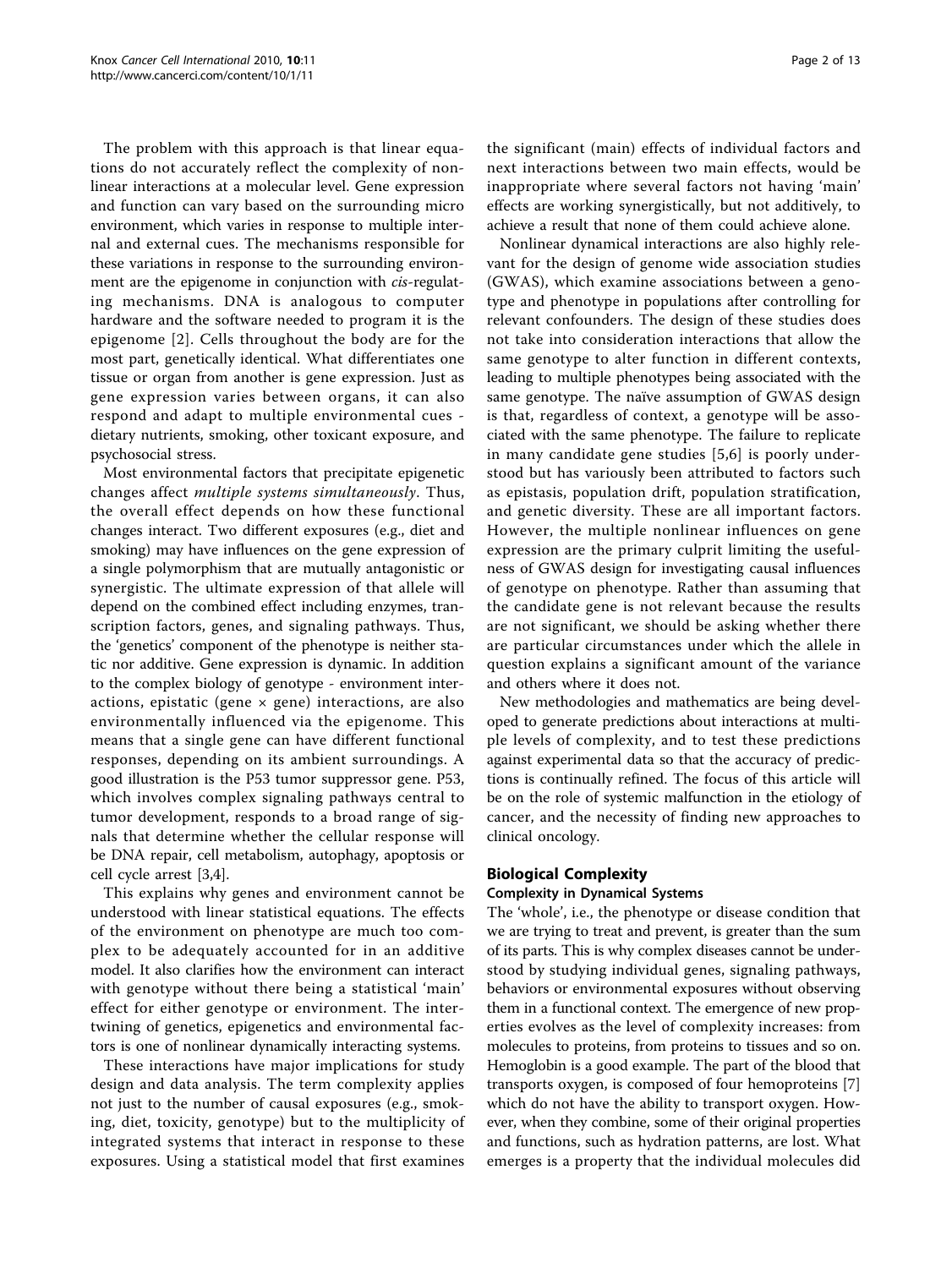not have, namely the ability to transport oxygen. This concept is important because it is a good analogy for complex diseases, which involve many gene-gene and gene-environment interactions that create emergent properties not present in the individual components.

Cells and organisms are also dissipative because they are open systems that continually exchange energy and matter with their surrounding environments [[8](#page-10-0)]. This exchange, occurring under ever varying conditions, creates a dynamic in the body's biochemistry. An example of how the state of flux plays out at the molecular level can be illustrated by conformer molecules. These molecules can assume different 3-dimensional spatial arrangements without breaking their chemical bonds by having parts of the molecule simply rotate around a single bond. The shape of a conformer can be influenced by its surroundings. When in water, it will hide its hydrophobic side-chains in a core and expose its polar groups to the solvent. Their ability to fluctuate in this manner is dependent not only on the environment but on their chemical composition (e.g., their chemical bonds). The number of possible geometric forms that a molecule can assume is called the conformational space [[7\]](#page-10-0), which constitutes the expression of different characteristic states or properties of the molecule. "The fluctuation of form and function generates a number of molecular states, which are snapshots of the molecule at a given point in time" [[7\]](#page-10-0). The range of possible properties is called the property space. At each level of complexity the property space changes.

This flexibility serves an adaptability of function necessary for the dynamic equilibrium that contributes to the survival of the organism. The term 'dynamic equilibrium' is used instead of 'homeostasis' to illustrate that the state space is limited but not static in healthy individuals (e.g., heart rate stays within in a limited range but varies greatly over time). This also applies to the DNA strand (the double helix of base pairs), which is wound around 8 histone proteins and packed into nucleosomes that have the ability to control access to the DNA by polymerases and transcription factors. This efficient packaging fits the DNA into the nucleus and controls when and in what context the gene will be expressed. However, there is an ongoing exchange between the nucleus, the cell and the extra cellular environment that influences the shape of the nucleosome, promoters, transcription factors and other molecules. Thus, the nucleosomes are dynamic and can undergo conformational fluctuations in the temporal range of seconds to microseconds [\[9](#page-10-0)]. A molecule's state at any given time is not just determined by the individual properties of its subcomponents but by the system as a whole. (For a more complete discussion of the dynamics of living states, please see Agutter & Wheatley [[10\]](#page-10-0).

This means that when we do an in vitro experiment and expose a gene, receptor or signaling pathway to a specific substance, what we are observing is how that molecule behaves when exposed to that specific substance in that particular context (e.g., in vitro, or in vivo in Drosophila or an immune-compromised mouse). If we are using an animal model, it is highly likely that the reaction will vary depending on how well the immune system functions and on the mode of exposure (e.g., intraperitoneal injection, inhalation). The transition from how a rodent responds to how a human responds is another large leap. We must remember that even when a rodent gene is very similar to that of humans, the mouse itself is very different [[11\]](#page-10-0). This does not reduce the importance of *in vitro* or animal model experiments, but requires caution in how we interpret them. An individual gene, receptor or signaling pathway may be a marker of disease progression or increase our ability to predict outcome at a certain stage of disease, and yet not lead to an understanding of how this factor interacts systemically with respect to host susceptibility or etiology. If we don't understand etiology, then our treatment methods may be focusing on the wrong targets. The wheels are significantly associated with the movement of a car uphill but do not explain the car's ability to accelerate. Without a motor, the wheels, would in fact, only revolve in a downhill direction. So, although wheels are an integral aspect of a car's structure and function, examining a wheel in isolation does not provide sufficient information to help us understand what enables a car to accelerate. To understand that, we need more information about how the wheels, motor, transmission and fuel systems work together. In other words, we need knowledge about the integrated function of the whole system.

To summarize, confining research to a particular level, be it the molecular, tissue, animal, or population, is not sufficient for unraveling complex diseases in humans. It is becoming increasingly evident that only transdisciplinary research with a broader range of study designs and new methods that facilitate the understanding of nonlinear systems will be able to accomplish this. Mathematical tools continue to be developed to grapple with the problem of modeling and understanding the complexity of these dynamic interactions.

#### Nonlinear Dynamics

The term *nonlinear dynamics* refers to changing conditions that do not occur in a proportional or linear manner. An example of a linear relationship would be a situation where every increase in the number of cigarette packs smoked is associated with a proportional decrease in months of survival time in the smoker. A nonlinear relationship can be exemplified by a drug that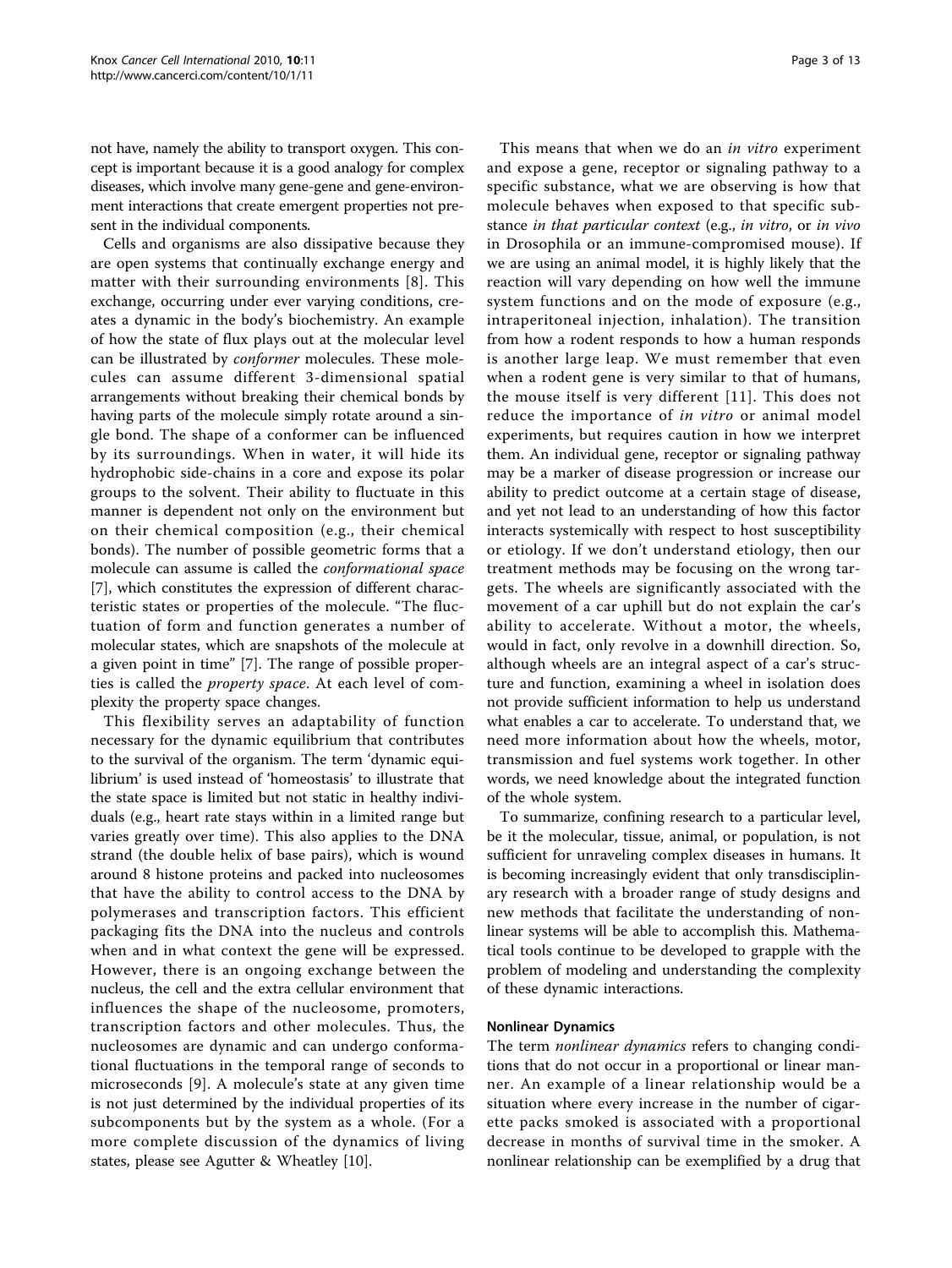promotes health up to a certain dose, but which becomes toxic and can result in death above this threshold. The dynamics of chemical and biological systems are nonlinear, which has important implications for function because they exhibit varying spatiotemporal patterns depending on the health of the system as a whole. Most of the systems in the body, including brain waves, neuroendocrine secretions, heart rhythms, chemical processes, and epigenetic mechanisms are nonlinear and also dynamic. This allows them to fluctuate in response to the body's needs and varying environmental demands, to assure survival.

Nonlinear mathematical methods have been successful in explaining the dynamics of chemical and biological systems as well as outcomes in clinical medicine [[12\]](#page-10-0). Even at the molecular level, it has been demonstrated that introns (noncoding DNA sequences) have remarkably long range correlations that can extend over thousands of base pairs, while coding sequences do not [[13,14](#page-10-0)]. Clinically, nonlinear methods have improved prognostic ability in the fields of cardiology (e.g., predicting cardiomyopathy [[12](#page-10-0)]), sudden death [\[15\]](#page-10-0) and aging [[15\]](#page-10-0). By enhancing statistical probability analyses with mathematical methods from physics, knowledge and interpretation of variation in multiple biological signals have been greatly enhanced. Through these advances, we have learned that the concept of homeostasis which was previously used to describe the desired state of bodily systems is a misnomer. Stasis is not a healthy condition at all. Health is maintained by a state of dynamic equilibrium which allows the body to adapt and respond while maintaining stability.

One of the areas of medicine that has been difficult to resolve with linear methods is the unpredictability of systems that suddenly shift from being clinically stable to being clinically unstable (e.g., asthma attacks, epileptic seizures). It is often the case that there is little visible indication that the transition is about to take place [\[16](#page-10-0)]. A recent review of these nonlinear transitions [[16](#page-10-0)] described a condition of 'critical slowing down' that seems to be generic across systems. Before the critical transition points (known as 'catastrophic bifurcations') the system's ability to respond to small perturbations decreases, moving the system away from flexibility towards stasis. The critical slowing down begins long before the bifurcation point, so the ability to respond to small perturbations can be used as an indicator of how close the system is to a critical point. However, in clinical situations such as chronic asthma, it is usually impossible to continually test reactions to pre-determined stimuli. Therefore, a technique for monitoring the state of a biological system with mathematical signal analysis has been developed. The slowing down process in a system's responses indicates that the moment-tomoment signal fluctuations are becoming increasingly similar. Thus, autocorrelations in temporal patterns can be a reliable indicator of how close the system is to a critical shift. Similar techniques can also be adopted for spatial patterns.

#### Systems Biology

Increasing awareness of the complex dynamics of living systems has led to a new field of research called systems biology. It evolved partly because of the need for computational methods that can deal with the nonlinearity in signaling pathways in relationships between genotype and phenotype. This need developed from the realization that genetic diversity does not account for the diversity of physiological functions, nor does cis-rgulatory control of DNA lead directly to an understanding of organism function [\[17\]](#page-10-0). The poor reproducibility of candidate gene studies in predicting phenotype and the failure to explain variability in phenotype by reducing systemic complexity to the properties of the subcomponents has led to the recognition that new approaches are required. Although systems biology tends to focus on molecular networks, it differs from traditional molecular biology in that it utilizes analytic techniques designed to account for emergent properties arising from the context, adaptability and plasticity of function [\[18\]](#page-10-0) in signaling pathways that contribute to disease phenotypes and treatment responsiveness. It has been demonstrated that the use of nonlinear dynamical measures works equally as well for 'omics' data as for biological rhythms represented by the ECG and EEG [[19](#page-10-0)]. Although systems biology has been defined in various ways, it usually includes the quantitative analysis of dynamic interactions among several components of a system (biological, chemical), with the intent of understanding the behavior of the system as a whole rather than the behavior of the individual components [[20](#page-10-0),[21](#page-10-0)].

Rather than compartmentalizing individual risk factors (e.g., blood pressure or lipid concentrations in CVD) and treating them as if they were separate and independent, systems biology examines their interactions and the complexity of systemic response to treatments. The key concept is that a treatment intended for one particular symptom (e.g. tumor growth) affects multiple other systems; hence an understanding of these interactions is essential for treatment efficacy. If a treatment reduces tumor size but simultaneously reduces immunologic responsiveness, then it may inadvertently promote new tumor growth. This is why a systems biology approach is particularly useful with complex diseases that involve multiple organ systems and etiologic contributors. It would not be necessary or appropriate in a straightforward case of a bacterial infection in a young and otherwise healthy person where a simple antibiotic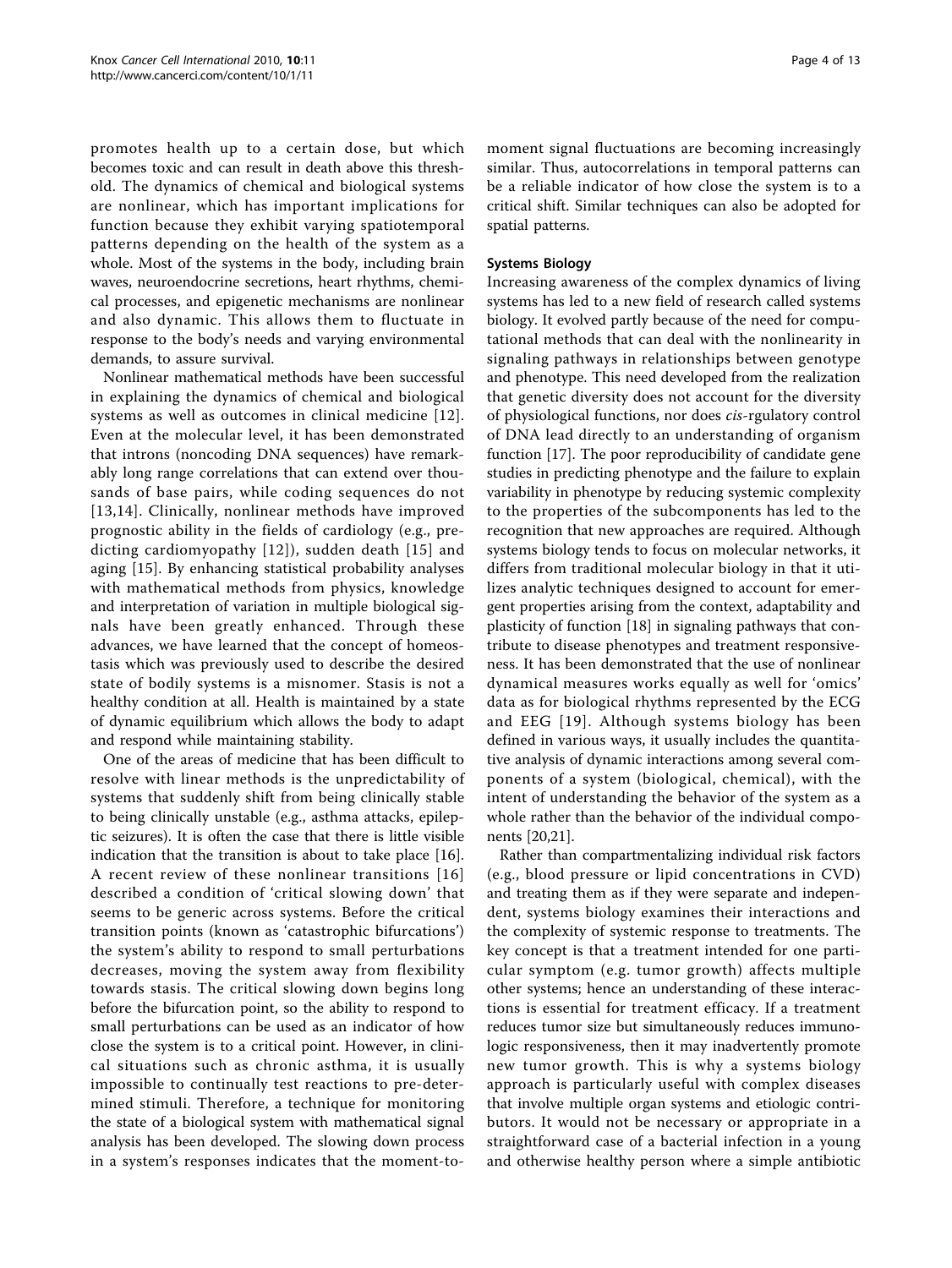suffices. However, a similar infection in a septuagenarian with several co-morbidities who is being treated with multiple pharmacologic regimens presents a more complex clinical picture and would benefit from a more systems oriented approach.

Chronic conditions that develop over a long time course and have multiple genetic and environmental contributors cannot be properly understood without studying the dynamic spatial and temporal interactions of the affected systems. Although this paper focuses on cancer, the concepts apply to many other conditions (e.g., cardiovascular disease), as well. These chronic conditions could greatly benefit from a multidisciplinary systems biology approach. The utility of systems dynamics for understanding host susceptibility and the consequent implications for the design of research related to treatment is relevant to both.

#### Cancer

#### The Cancer Pharmacology Paradigm

Cancer pharmacology has been a difficult area of research. Despite tremendous effort and billions of dollars invested, only marginal improvements in treatment outcome have been achieved since the 'war on cancer' was first declared. A recent review concludes that oncology has one of the poorest records for investigational drugs in clinical development [[22\]](#page-10-0). It is time we examined the reasons and planned a strategy for addressing them.

Part of the problem may actually be the frame of reference for pharmacologic models of cancer [\[23](#page-10-0)]. The current conceptualization of cancer as a morphological entity that must be attacked and eliminated has achieved only limited success [\[23](#page-10-0)]. This paradigm focuses on attacking cancer the way we attack and kill invading bacteria. The problem with this approach is that cancer cells are not alien invaders; they are part of our own bodies.

Drugs used in the treatment of cancer can essentially be divided into those that target essential functions and those that target non-essential functions [[22\]](#page-10-0). An example of a drug that targets 'non-essential' functions is the estrogen-receptor modulator, tamoxifen (an antihormonal), which targets specialized tissue (breast epithelium) that is non-essential for life. Traditional cytotoxic pharmaceuticals target essential functions like cell division, which explains why their toxicity is not specific but affects multiple systems in the body. There are other drugs developed more recently that inhibit parts of key signaling pathways such as kinases [\[22\]](#page-10-0) and are intended to be more specific and less destructive. An example is the drug, Imatinib which is used for chronic myeloid leukemia. Those that target upstream functions in signaling networks have less general toxicity than those

that aim farther downstream. However, many of these drugs also affect other crucial survival and proliferation pathways whose destruction is more deleterious [[22\]](#page-10-0). The paradigm for all of these drugs is the assumption that cancer can be treated by targeting and either inhibiting or destroying a single function. As we have seen from the discussion of systems biology, this logic does not fit with what we know about gene-environment interactions and the paradigm has not met with a great deal of success.

Schipper et al. [[23](#page-10-0)] think that we need to shift our perspective towards seeing malignant neoplasms as the result of a process of dysregulation. The importance of this concept, is that dysregulation is often reversible [\[23](#page-10-0)]. This shifts the paradigm from one that targets the killing of renegade cancer cells [[24\]](#page-10-0), to one that focuses on reversing the complex interactions involved in systemic dysregulation [[25](#page-10-0)], Cell behavior (e.g., out of control proliferation) is seen as a result of regulatory imbalance and not as the initiating factor. From a pharmacological perspective, this would require a completely new approach.

Schipper et al., illustrate their point with the example of a scientist using a genetically engineered mouse to investigate the effect of protein A on protein B. The mouse is engineered to knock out either A or B so that its function can be investigated by examining how the system functions without it. The advantage of this model is that it facilitates understanding of the general function of the gene or protein when the dysfunction is structural. However, it does not mimic the process by which a gene or protein becomes dysfunctional in an intact organism. Humans are not born lacking entire genes (except in very rare cases). In humans, cancer develops in intact systems, which become dysfunctional through interactions with environmental, immunologic, genetic, viral, epigenetic, behavioral, and other factors. The immune-incompetent animal model supports the theory that immune-incompetence promotes cancer, but it does not mimic the process that leads to tumor initiation and progression in humans. A functional change of A or B (e.g., under expression of a tumor suppressor gene) in an intact organism triggers a response from other systems. Sometimes the response is successful and the dysregulation is corrected (e.g. through tumor suppression, apoptosis, etc.), in others it is not successful and dysfunction continues or worsens. Both rats and humans have natural defense mechanisms against neoplasia, which is why it is so difficult to get a tumor to develop in an immunocompetent animal [[26](#page-10-0)]. The protective systems respond (e.g., to injected cancer cells) by repairing the damage, eliminating the aberrant cells, or suppressing the process of tumor formation. The suggestion made by Schipper et al. that changing the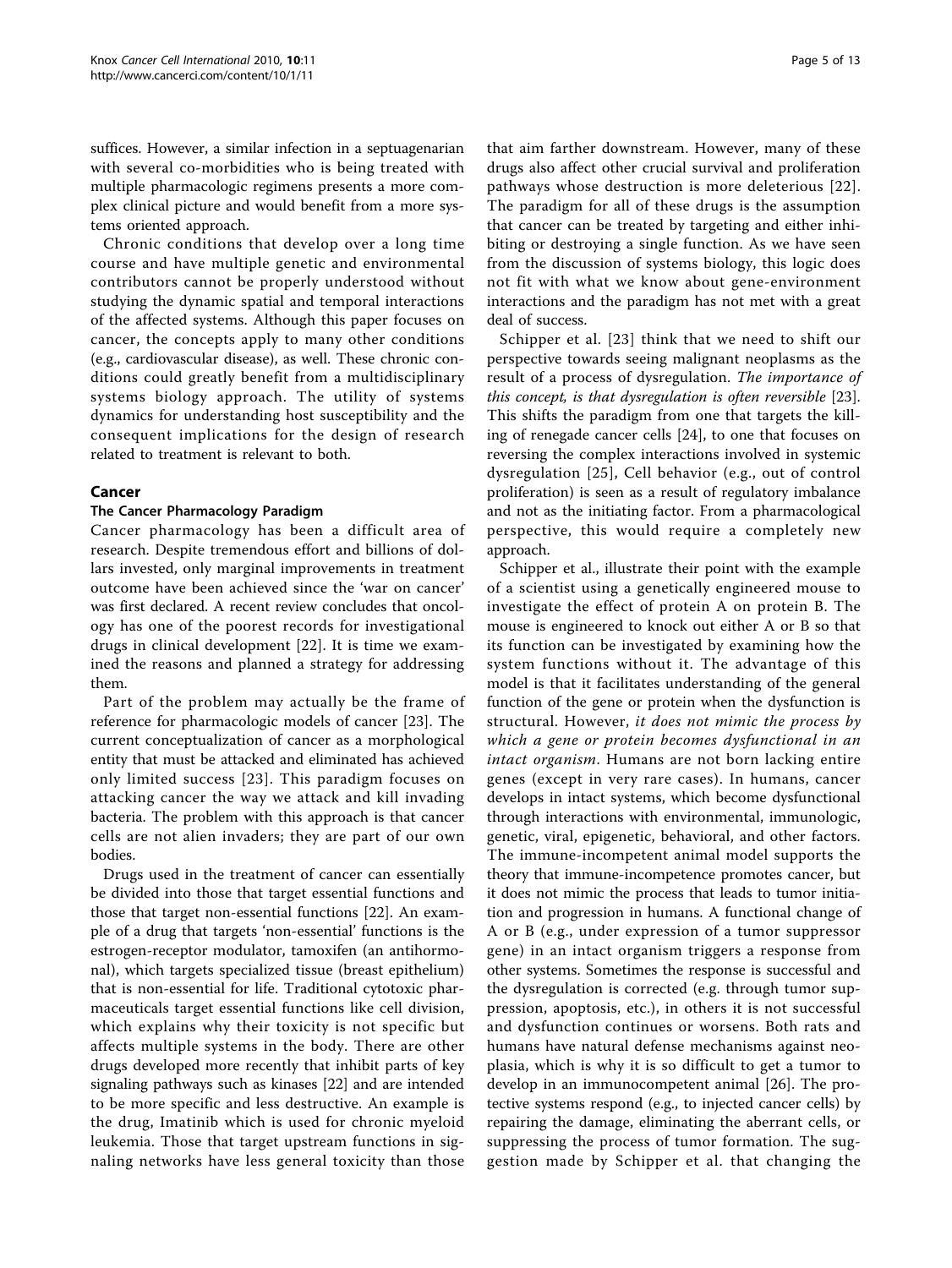paradigm of clinical oncology from one of tumors as morphological entities to cancer as a process of regulatory imbalance would address some of the failures by changing research strategies. The fact that cancerous cells can be inserted into an animal and not develop into a tumor, reinforces the theory that it is not the characteristics of the cells themselves, that result in cancer, but the properties emerging from the interaction between the cell and other response systems.

The receptors, genes, cells and signaling pathways that have been targets for pharmacologic intervention are all part of dynamic networks. These networks are characterized by emergent properties and an adaptability of function that allows them to respond to the needs and demands of the surrounding environment [[27](#page-10-0),[28\]](#page-10-0). Above all, they are characterized by the fact that they are not isolated but continually interact with each other. This is why drugs that target single functions can have such deleterious 'side' effects. For this reason, the knockout model commonly used in cancer drug development (the nude mouse model) may be a poor model for prediction of response systems that are relevant to cancer etiology and progression [\[8](#page-10-0)]. These mice do not mimic what happens in the natural development of cancer because there is no adaptability or flexibility in the part of the system that is genetically engineered. Deletion of function is permanent. This does not mean that we should stop using this model but that in order to get from 'omics' to complex disease phenotypes, we need to complement it with other methods, such as molecular epidemiology, that facilitate the examination of the process of cancerogenesis in humans. The immunodeficiency that allows cancer to grow can take many forms and evolves over many years. Sudden total structural deletion (i.e., knockout) doesn't occur. The body is equipped with multiple DNA repair, immune and tumor suppressor mechanisms that usually destroy aberrant or mutated cells. These systems can become dysfunctional through aging, infection, or multiple environmental onslaughts. When that occurs, host susceptibility to carcinogens increases. Once a tumor is initiated, it changes the interactions between systems, modifying the environment and being modified by it. This perspective on cancer etiology defines cancer as an evolving process of regulatory imbalance. The problem of treatment and prevention then becomes one of how to identify important stages in this process and target an appropriate intervention to reverse the dysregulation as early as possible.

#### Epigenetic Mechanisms

The field of epigenetics is providing data that may help us find some answers to these questions. Although tumors are localized at individual sites (e.g., lung, colon,

breast), malignancy is characterized by global gene expression changes including genome wide hypomethylation of DNA and chromosomal modification [[29\]](#page-10-0), including hypoacetylation of chromatin [[30](#page-10-0)-[33](#page-10-0)]. Along with these global changes, there are site specific epigenetic modifications such as hypermethylation (suppression) of CpG islands in promoter regions that in a healthy system would lead to tumor suppression [[29](#page-10-0)]. These types of epigenetic changes have a stronger association with tumor progression than do specific mutations [[34\]](#page-11-0), providing additional support for the theory that cancer indeed involves a systemic process. According to a review of genetics and epigenetics in cancer [\[34](#page-11-0)], the types of expression changes that are ubiquitous in cancer, namely methylation, loss of imprinting and chromatin modifications, can influence phenotypes through regulation without underlying changes (e.g. mutations) in the sequence of DNA base pairs. There are multiple mechanisms through which expression changes occur including (but not limited to) the addition of molecules to DNA (methylation), neutralizing of the charge between DNA and histone tails (around which the DNA is wrapped) allowing easy access by transcription factors, post translational modifications and loss of imprinting.

The changes that these modifications reflect are not confined to single functions or signaling pathways but are genome wide. Gene networks are normally quite robust because their nonlinear (scale-free) structure means that the majority of nodes have only one or two links, while a few have many more. This helps to maintain equilibrium by reducing the probability that malfunction in a single gene (node) in the network will knock out the whole system. Therefore, the genome wide expression changes occurring in cancer indicate multiple systemic malfunctions. This pinpoints the difficulty in explaining tumor initiation and progression with single mutations, despite the fact that mutations sometimes serve as markers of tumor progression. The multiple genome wide expression changes that are common to most cancers may contribute to the difficulty in replicating some of the candidate gene studies related to cancer.

The fact that the same candidate gene can be associated with different phenotypes depending on global gene expression patterns lies at the heart of gene-environment interactions. It isn't the gene itself, but its expression (behavior) in the context of other systemic factors that determines risk. Thus, the same genotype may be associated both with normal and abnormal behavior. Metastable epialleles are loci that can be epigenetically modified in a manner that is variable and reversible so that a distribution of phenotypes can be produced from genetically identical cells [\[11\]](#page-10-0). This is another reason why the effects of genes and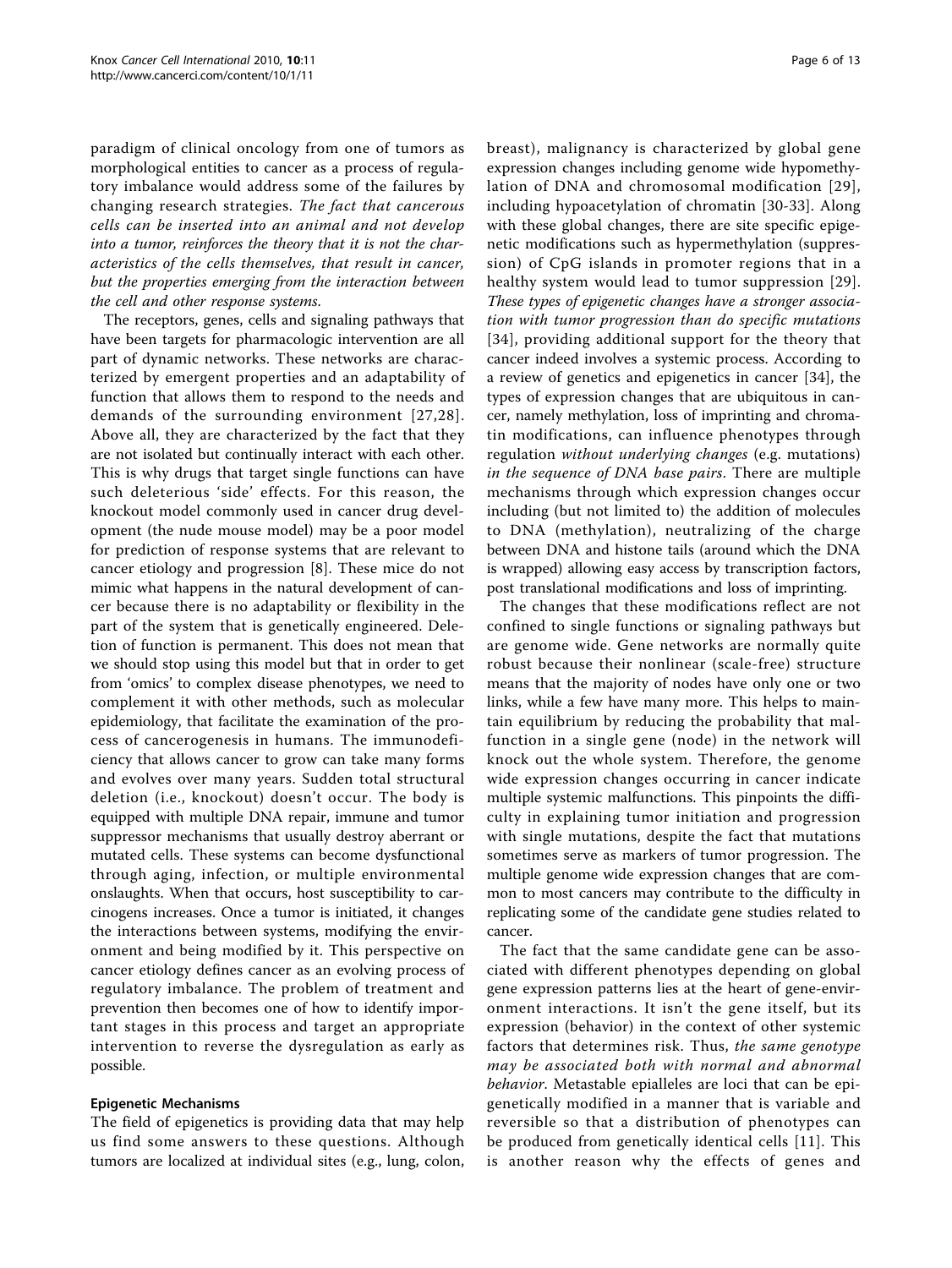environment cannot be understood with additive models. Biologically, genes are up- and down-regulated in a dynamic, ongoing manner based on changing demands and inputs to the system. Since the epidemiologic data on cancer clearly indicate the etiological importance of environmental factors, gene expression and epigenetic mechanisms are receiving increased focus and importance as mediating mechanisms in the characterization of tumor initiation and progression.

The concept of cancer as a process rather than a structural entity is also illustrated by research on cancers associated with well known risk factors (e.g., lung cancer). Smoking is a documented risk factor [\[35](#page-11-0)] that it is responsible for about 130,000 deaths annually from active and 22,200 from passive smoking [\[36](#page-11-0)]. However, although 80% - 90% of lung cancer patients are current or former tobacco smokers, only 10% - 15% of smokers actually develop lung cancer [\[37](#page-11-0),[38\]](#page-11-0), and about 15% of men and 53% of all women with lung cancer worldwide (percentage of women is lower in the U.S. [[39\]](#page-11-0)) were never smokers [[40](#page-11-0)]. These epidemiological findings strongly suggest that there are host differences in susceptibility to lung cancer and that the likelihood of a smoker developing lung cancer depends not only on how much and how long s/he has smoked but also on the presence of other etiological risk factors. Such factors include 'at risk' genotypes [\[41](#page-11-0),[42](#page-11-0)], arsenic exposure [[43,44\]](#page-11-0), low socioeconomic status [[45\]](#page-11-0), and other environmental carcinogens. Population-based studies are an important complement to in vitro and animal studies because they identify real-life behavioral and environmental risk factors. However, to be useful, these studies should be powered not only to identify the relevant exposures but to measure change in clinical and gene expression profiles over time. They should include genetic, epigenetic, clinical and other physiological measures that can elucidate the mechanisms and process of cancerogenesis. Nonlinear analytic methods should be utilized to model the interactions.

When modeling gene-environment interactions, it is important to remember that protective factors as well as risk factors cause epigenetic changes. One of the most well known protective factors with respect to cancer is diet. Dietary nutrients such as foliate and vitamin B12 affect the availability of methyl groups for DNA methylation, which is important in carcinogenesis [[46-49\]](#page-11-0). DNA methylation is also inhibited by phytoestrogens such as genistein in soy products [\[50](#page-11-0)] and EGCG. The major catechin in green tea inhibits DNA methyltransferase and also reactivates expression of epigenetically silenced genes such as RAR-beta2 [[51,52](#page-11-0)]. It has been demonstrated that treatment of cancer cells with EGCG, can cause the demethylation of CpG islands in promoter regions and the reactivation of methlyation-silenced

genes such as p16 [\[53\]](#page-11-0), which is commonly hypermethylated in lung cancer [[54\]](#page-11-0). The methylation of histones [[55](#page-11-0)] and histone acetylation can be modified by shortchain fatty acids, such as butyrate. These fatty acids act as histone deacetylase inhibitors [[56\]](#page-11-0) and can also increase expression of epigenetically silenced genes [\[57\]](#page-11-0).

The fact that there are usually multiple environmental influences at work simultaneously means that there are effects on multiple interconnected subsystems and signaling pathways and that the influences on each can vary in multiple ways (e.g., they can be synergistic, antagonistic, additive, etc.). This accounts for the enormous complexity and temporal variation characterizing tumor development. It also elucidates why even such a well known risk factor as smoking only sometimes results in cancer and why, despite this toxic exposure, it can take many decades for lung cancer to develop. The body utilizes multiple repair mechanisms to try to contain the damage and is actually capable of stopping or reversing the process if the smoker quits soon enough. If there are protective factors influencing gene expression, this aids in the process.

Schipper et al., conceptualize cancer as a process of regulatory imbalance that is potentially reversible. The data on smoking and lung cancer supports this. The complex process of gene expression changes in nonmutated genes supports the theory that knock-out models are inadequate for understanding the process of oncogenesis. The reason is that individual mutations, DNA adducts or expression changes can be repaired, destroyed or reversed. However, if the burden of risk accumulates to the point of overwhelming the systems' defenses, the result is the breakdown of repair mechanisms and signaling networks that initiate dysfunction. Changes in gene expression can be responsible both for activating oncogenes and for turning off tumor suppressor genes. These expression changes occur because of influences from the microenvironment in the cell, which reflects and is influenced by factors originating both inside and outside the cell and the body. It is easy to see that this is a complex process that cannot be adequately described or understood by focusing only on single genes or signaling pathways.

#### Presentation of the Hypothesis

The hypothesis of this paper is that real progress in treatment efficacy will not be achieved until we switch from a reductionist paradigm of tumor etiology to a systems model. We must move to a frame of reference that encompasses the complexity involved in tumor initiation and progression in humans and utilize this information to construct multidisciplinary approaches to treatment and prevention that target the reversal of dysfunctional process. This shift in treatment strategy requires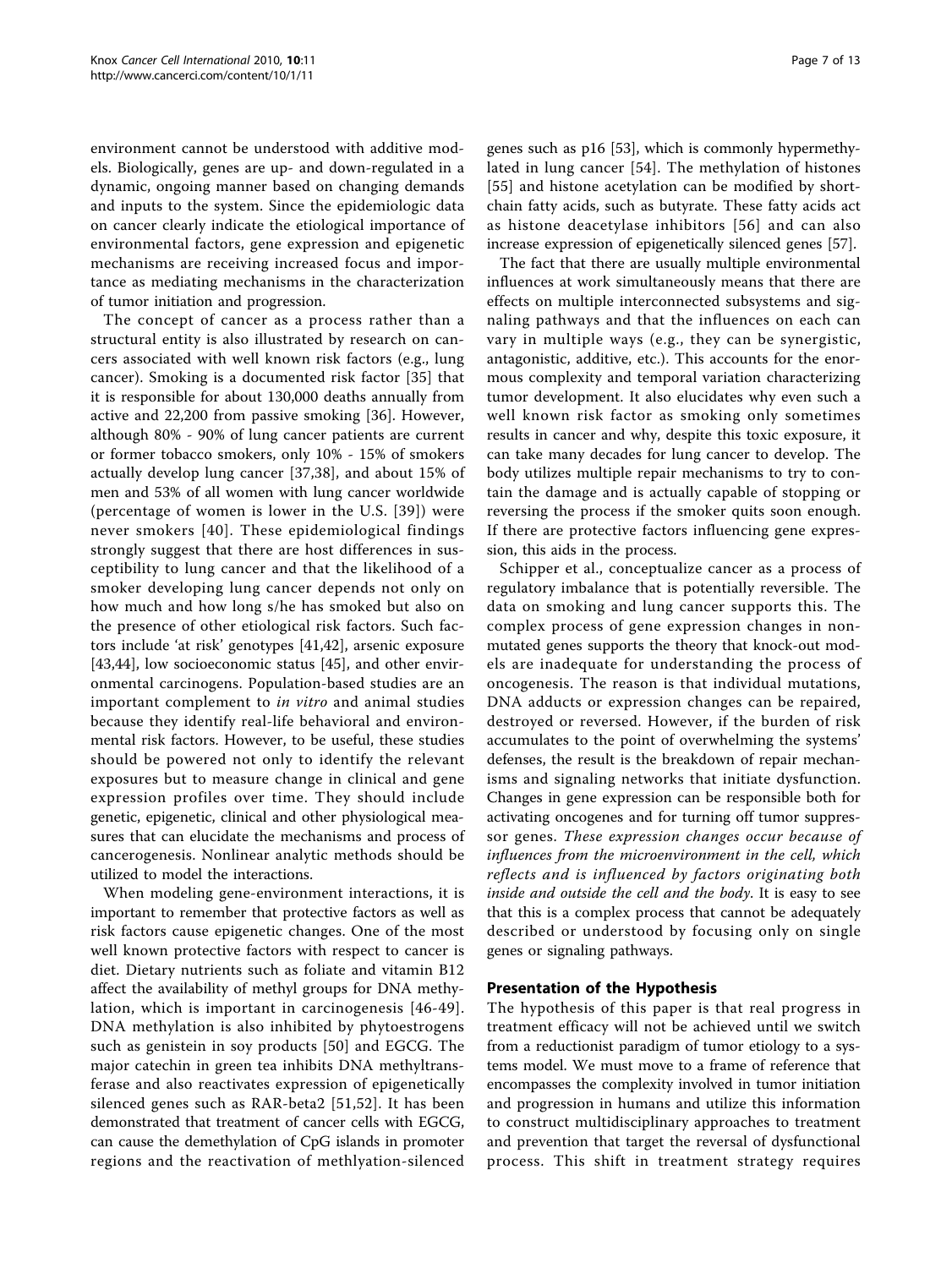increased knowledge of the temporal progression of complex systemic dysregulation associated with specific cancer phenotypes, including how to identify risk factor clusters interacting with specific genotypes, the epigenetic and physiological precursors of tumor initiation, and the steps required to reverse dysregulation. It involves a shift from targeting the identification of genes and signaling pathways involved in tumor progression to the identification of multiple mechanisms that disable DNA repair, apoptosis and immune function, increasing the susceptibility of the host organism to tumorogenesis. The mutations that are being identified in tumor progression may be the result and not the cause of tumor initiation.

#### Host Susceptibility

Host susceptibility is the adaptability and responsiveness of multiple physiological systems that facilitate the body's ability to maintain a dynamic equilibrium in the face of risk factor exposure. Host susceptibility to cancerous changes is high when systemic adaptability is low and the ability to respond appropriately to challenge is reduced. Since lung cancer has well known risk factors it is a good example for continuing the discussion of etiologic complexity. The question is why only a minority of smokers develop lung cancer. The data seem to point to a context of phenotypic susceptibility which cannot be reduced to single genes or environmental factors. Given the current state of knowledge, the most logical hypothesis is that there are both genetic and environmental contributors to this vulnerable phenotype that interact in complex ways that are still unclear.

Research on nicotine addiction and lung cancer has investigated genes with both low-penetrance and highfrequency as well as those with high-penetrance and low frequency. A review of this field [[58\]](#page-11-0), reports that although a number of loci have shown failure to replicate, there are genomic regions of genetic susceptibility to nicotine dependence on chromosomes 3-7, 9-11, 17, 20 and 22 that have been found to be suggestive or significant in at least two independent samples. This indicates that nicotinic subunit genes are plausible contributors to phenotypic lung cancer vulnerability.

However, we also know that a distribution of phenotypes can be produced from genetically identical cells [[11\]](#page-10-0). Therefore, in addition to genotype, factors influencing gene expression would be an important area of focus with respect to mediating mechanisms. Smoking is the most obvious and it affects multiple systems. It has been demonstrated to up-regulate 23 lipid metabolites, creating a profile that is consistent with down-regulation of alkyl-DHAP in human lung cancer tissues [[59\]](#page-11-0). It also impacts bronchial airway gene expression, heterogeneity of which correlates with smoking-related disease risk

[[60](#page-11-0)]. In non-small cell lung cancer, it has been shown that there is a strong link between hypomethylation of Line-1 and Alu transposons that is significantly associated with genomic instability [[61\]](#page-11-0), meaning that this epigenetic pattern creates susceptibility for mutation. The examination of gene expression in different lung cancer tumor types (small-cell, adenocarcinoma, squamous-cell carcinoma and non-small cell lung carcinomas) has revealed methylation changes that reflect multiple functional pathways: apoptosis, DNA repair (MGMT), RAS signaling, cell cycle, and invasion [[54\]](#page-11-0). Furthermore, methylation rates of certain genes (e.g. p16, APC and LCINS) differ between smokers and non-smokers with lung cancer and diet influences methylation patterns in smokers [\[62](#page-11-0)], indicating that gene expression profiles are a very good measure of variation in risk [[63,64](#page-11-0)]. So it is becoming clear that smoking is associated with multiple epigenetic changes and that these changes interact with other epigenetic changes caused by environmental factors (e.g., diet) that can influence phenotypic susceptibility for lung cancer.

An additional epigenetic mechanism that is important in lung and other cancers is loss of imprinting [[11\]](#page-10-0). About 1% of human genes are imprinted, which means that their expression is not Mendelian but determined by the parent of origin. Autosomal imprinted genes are structurally diploid (i.e. there is a copy from each parent) but *functionally haploid*, meaning that only one copy is expressed. Loss of imprinting (LOI) of IGF2 is common in lung cancer [\[11](#page-10-0)[,65](#page-11-0)]. One study reported that in surgical specimens from lung cancers 6 out of 12 adenocarcinomas, 5 out of 11 squamous cell carcinomas, 2 out of 3 large cell carcinomas and 1 of 4 small cell carcinomas exhibited loss of imprinting [[66](#page-11-0)], demonstrating that LOI is not specific to one type of lung cancer. Similar figures for LOI in adnenocarcinomas - 47% were also found in another study. That study also found LOI for mesoderm-specific tranxript (MEST) [[67](#page-11-0)] and revealed that bi-allelic expression of IGF2 was observed even in the earliest stage tumors. Loss of imprinting of IGF2, otherwise a normal growth promoting gene causes its growth promoting potential to become over expressed and oncogenic.

So how are these mechanisms related to tumor development? It is generally accepted that solid tumors progress through multiple stages, from benign, fairly welldifferentiated tumors through stages of genetic instability but low invasiveness, to a stage where they are metastatic and characterized by increasing genetic changes [[33](#page-10-0)]. However, there are no known single genes or genetic mutations that can account for this process, nor are there any known mutations that can account for metastasis or invasion [\[33](#page-10-0)]. There are however, multiple gene expression changes that have been demonstrated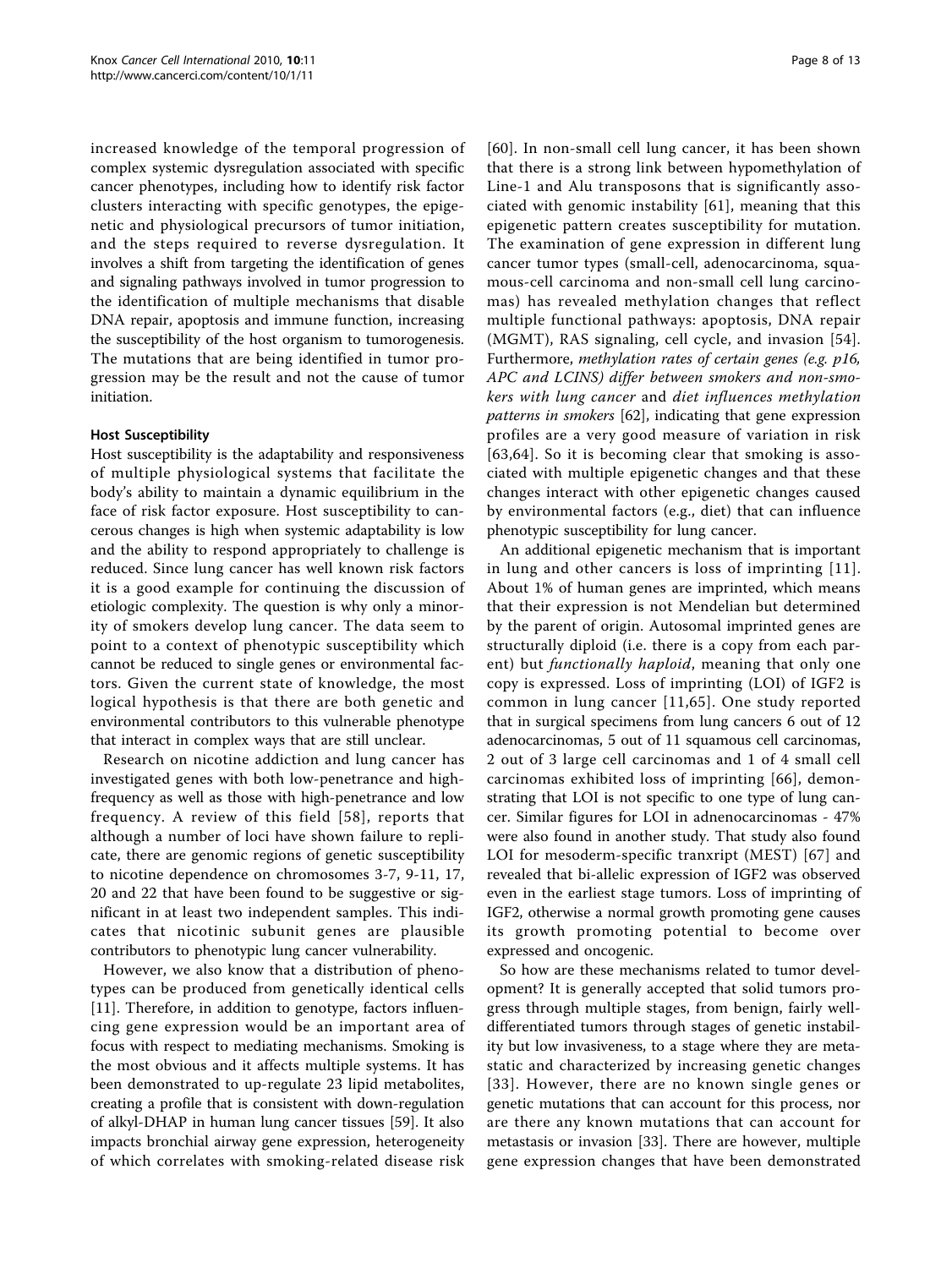to contribute to tumor progression. Data suggest that more loss of tumor suppressor gene function may occur through epigenetically mediated gene transcription repression than via frank gene mutations [[30,31,](#page-10-0)[68\]](#page-11-0). This is exemplified by the epigenetic silencing of Hic-1 involved in modulating the activity of the p53 tumor suppressor gene [[69,70](#page-11-0)]. Importantly, it has been demonstrated that epigenetic change precedes cancer and confers risk for cancer [[65\]](#page-11-0).

### Apoptosis

Cancer as a process is nowhere more evident than in apoptosis or programmed cell death. Apoptosis is one of the body's normal mechanisms for disposing of old or damaged cells. In healthy organisms, the rate of cell turnover is in equilibrium. The rates of cell death and cell proliferation are approximately balanced. In cancer, however, the system of apoptotic signaling becomes dysregulated, allowing abnormal cell proliferation and facilitating tumor formation. Apoptosis can be a reaction to many different types of stimuli, including but not limited to radiation, cigarette smoke, chemical pollutants or DNA damage caused by the body's own metabolic products [[71](#page-11-0)]. These processes involve many systems including micro RNAs [[71-75](#page-11-0)], tumor suppressor genes [[76\]](#page-11-0), BH3-only pro-apoptotic proteins as sensors of cell damage [[77](#page-11-0)], the Bcl-2 anti-apoptotic proteins [[76](#page-11-0),[78,79\]](#page-11-0), the TNF receptor [\[80\]](#page-11-0), mitochondrial processes [\[81](#page-11-0)], and many, many more. It goes without saying that epigenetic changes are an important part of this process. What is more important is that these changes are reversible [[82](#page-11-0)].

Meticulous molecular research is being conducted to understand the function of the many parts of this process. The dynamics are so complex that a summary would be beyond the scope of this article. However, apoptosis is an important area for multidisciplinary approaches because it involves key, potentially reversible processes important in the etiology and progression of cancer. To understand the function of individual genes, proteins, and signaling pathways, models such as Drosophila are being used to control for stimuli that would make the data on function ambiguous or difficult to interpret. Complementing these methods with a systems biology approach using data not only from Drosophila but from intact animal models and humans to predict the influence of these systems on the behavior of other systems and verifying this experimentally, constitute important steps in a multi-disciplinary approach. Host susceptibility is an emergent property resulting from the interaction of multiple complex systems. Causality is bidirectional: not only do individual genes and signaling pathways influence what happens to the system as a whole, but organ systems and environmental factors influence activity at the molecular level.

## Allostatic Load

We have used the term, host susceptibility to connote phenotypic risk for cancer. The cumulative health and adaptability of the organism as a whole has also been the focus of extensive research under a parallel concept, 'allostatic load'. The term allostasis is used to describe the dynamic ability of the body to maintain stability through continual change and to modulate new challenge based on prior experience [[83](#page-11-0)]. For example, if there is a frequent need for response from a particular system (e.g., the sympathetic nervous system), it may adjust its basal activity to maintain a higher preparedness or 'vigilance' at rest than at earlier time points when there were fewer demands, because it is readying itself to respond quickly to the next challenge. As long as the demands on the body are reasonable, a state of dynamic equilibrium and healthy functioning is maintained (e.g. blood pressure remains stable, plasma lipids are within reasonable ranges, heart rate variability is fairly high). However, coping resources can become overwhelmed when challenges are too frequent, long lasting or of such magnitude that they overwhelm functional systems. At such times, there is enough flexibility of function in other systems so that back-up efforts can be directed to compensate for the overload. However, the back-up systems pay a price by re-directing their energy from usual tasks to help the system in need. If the need for back-up continues, these systems may eventually not be able to adequately perform primary functions or to mobilize restorative mechanisms by returning to a healthy basal level between challenges. This can set off a chain reaction, requiring other systems to pick up the slack. If the overload continues, feedback within and between systems, will eventually break down. Under these conditions, even during relatively quiescent periods, the body remains mobilized for action. Allostatic load is the price that tissues and organs pay when this over- activity causes the system to become progressively dysregulated so that the feedback mechanisms that normally maintain balance no longer function optimally [\[84](#page-11-0),[85\]](#page-12-0). A 90 year old with multiple co-morbidities is an example of someone with a high allostatic load, while a healthy 20 year old athlete has a low allostatic load. The ability of the 20 year old body to respond with robust defenses to risk factors such as poor diet or smoking is still strong, while that of the 90 year old is vulnerable to even mild challenge. This may be why the prevalence of chronic diseases such as cancer and cardiovascular diseases is rare in younger age groups: allostatic load increases with age.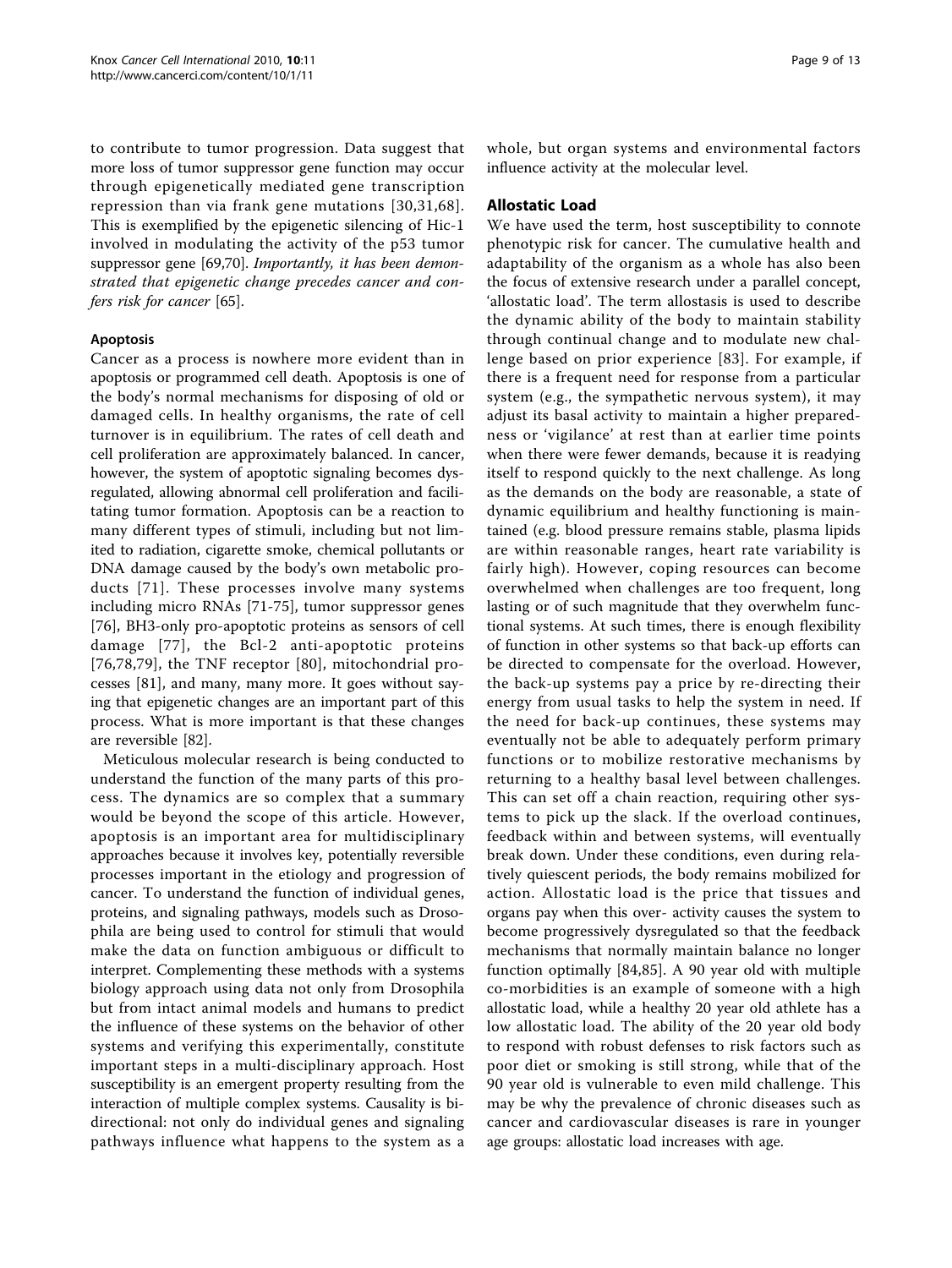Lung cancer development is an interesting example of allostatic load because it shows every indication of being a disease of cumulative burden. Smokers develop lung cancer only after decades of exposure. In young healthy individuals, the body mounts strong defenses and is still able to cope with the onslaught of polycyclic aromatic hydrocarbons present in cigarettes. Epidemiologic data indicate that former smokers can have similar risks as never smokers if they stop smoking early enough [[86](#page-12-0)], indicating that the lungs can repair themselves even after years of smoking. This is very consistent with the theory that cancer is a process of dysregulation, which is potentially reversible, rather than a morphological entity that must be destroyed.

#### Low Socioeconomic Status Contributes to Allostatic Load

The literature shows that allostatic load is elevated in people with low socioeconomic status (SES) [[87\]](#page-12-0) and that low SES is also one of the factors associated with lung cancer [[88-90](#page-12-0)] and with cancer incidence and mortality in general [\[91-95](#page-12-0)].

Even though epidemiologic evidence shows that smoking is extremely important, it also indicates that smoking is not the only explanation for SES disparities. A prospective study of 22,387 men and women in Sweden reported that low SES was a significant predictor of lung cancer even after controlling for smoking, inhalation habits, age and marital status [[45](#page-11-0)]. Since Sweden has single payer national health care, disparities in access to care are not a likely explanation. Genetic factors undoubtedly play an important role in host susceptibility as indicated earlier, however they are less likely to account for SES disparities in lung cancer. Although it has been shown that low SES is associated with higher allostatic load as well as disparities in cancer morbidity and mortality, the question of mechanism is still unclear.

Research on 1552 female twins may supply some helpful information. It has been shown that low SES is associated with shorter telomere length (regions of repetitive DNA fragments at the end of chromosomes that protect them from replication failures) in white blood cells [\[96](#page-12-0)]. A pathway from DNA replication failures to mutations might be hypothesized but still begs the question concerning the association between low SES and shorter telomere length. Is there a true association or is this an artifact caused by a confounder?

Data suggest that the association may be real. It has been found that low telomere length and low telomerase activity in leukocytes are associated with exaggerated autonomic reactivity (catecholamines and cortisol) to acute mental stress and elevated nocturnal epinephrine [[97\]](#page-12-0), showing that short telomere regions are associated with increased secretion of stress hormones. An association between SES and stress has also been found in

children with asthma. This is interesting because asthma is one of the areas where unpredictable transitions from clinically stable to unstable states occur. It has been shown that low SES children exhibit over expression of genes regulating stress responses and inflammatory processes compared with asthmatic children from high SES environments [\[82](#page-11-0)]. The low SES children in that study exhibited heightened production of IL-5 and IL-13, higher eosinophil counts and higher chronic and perceived stress [[98\]](#page-12-0). Thus, low SES has been associated with psychological stress and a multilevel systemic response ranging from gene expression changes to immune function. Immune function is important in cancer and tumor infiltrating lymphocytes are considered to represent an immune response against tumor antigens [[99](#page-12-0)]. There are also indications that lymphocyte distribution in lymph nodes is a significant prognostic biomarker in cancer [\[99\]](#page-12-0).

In sum, the data indicate that the association between lung cancer and low SES is partially mediated by smoking but that a significant amount of the variance remains unexplained after adjusting for the effects of smoking. Data also indicate that low SES is associated with other important factors that may be contributing to host susceptibility. Stress and the physiological response cascade associated with it, is a strong candidate but the association is not straightforward. The dynamics of stress physiology are not linear. This is illustrated by differences in immune response to acute and chronic stress. Antigen-specific, cell-mediated immune responses known as delayed type hypersensitivity are enhanced in acute stress but attenuated in chronic stress [\[100](#page-12-0)]. This nonlinear response is not surprising since it fits the concept of allostatic load and is typical of a system that responds powerfully to an initial stimulus but tries to reserve energy by responding with lower magnitude reactions to chronic, repeated challenge. What these data indicate is that there are a whole host of risk factors that are important in the process of dysregulation.

#### Testing and Implications of the Hypothesis

The fact that cancerous cells can be inserted into an animal and not develop into a tumor, reinforces the theory that it is not the characteristics of the cells themselves, but the properties emerging from the interaction between cells and other response systems that results in cancer. Because many genes have multiple functions depending on the way they are expressed, the relative effect of individual genes is dependent on the state of the surrounding systems and varies within defined limits as the state changes. The same principle applies to environmental risk factors. The effect or lack of effect related to single factors is dependent on which other factors are simultaneously present, the timing of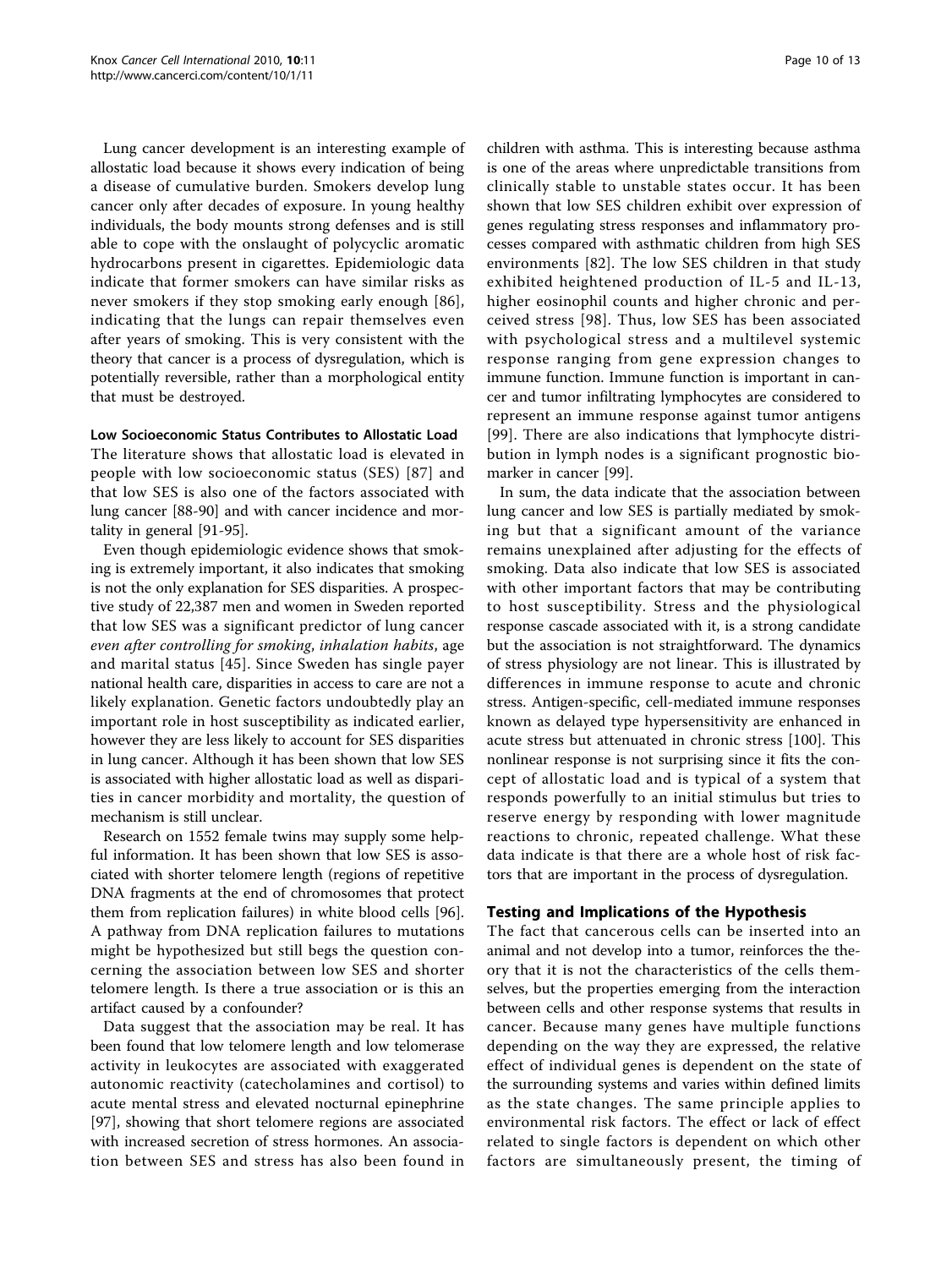<span id="page-10-0"></span>exposure, and the robustness of immune, DNA repair, and apoptotic defenses. Thus, treatments limited to single components of this system (e.g. genes, hormone receptors, signaling pathways) have a limited probability of success.

So what is the solution? The primary focus of current oncology research is the identification of SNPs or genetic mutations that predict progression in already existing tumors, or identifying genes and signaling pathways associated with tumor initiation in immune-compromised animals. Since it has become increasingly clear that cancer is a dynamical process of dysregulation which increases host susceptibility to tumorigenesis, a better strategy would be to focus on systemic precursors of cancer in non-diseased organisms. This would facilitate characterization of mechanisms that derail the abundant natural defenses normally in place to prevent tumors. This approach requires multi-disciplinary research that encompasses a combination of basic science, animal models that also include non-immunecompromised animals, and human studies, including prospective epidemiologic research in 'at risk' populations to characterize genetic and environmental risks, interactions and epigenetic mechanisms. Nonlinear mathematics and systems modeling are necessary to assure proper analysis and interpretation of the data.

In conclusion, significantly improving treatment outcomes will require a shift away from treatments that 'seek and destroy' aberrant cells, tumors, or signaling pathways to one that tailors interventions to the complex temporal sequence of gene-environment interactions involved in the process of tumor initiation and progression. Above all, it will require a paradigm shift, moving from the goal of eliminating malignant cells, to a model that focuses on intervening at a time point or stage in the process where dysfunction can be reversed.

#### Competing interests

The authors declare that they have no competing interests.

Received: 29 October 2009 Accepted: 26 April 2010 Published: 26 April 2010

#### References

- Pedersen NL: The nature and nurture of personality. Personality Psychology in Europe Tilburg: Tilburg University PressDe Raad B, Hofstee WKB, Van Heck GL 1994, 110-132.
- 2. "Epigenetics" means what we eat, how we live and love, alters how our genes behave. [\[http://www.dukehealth.org/health\\_library/news/9322](http://www.dukehealth.org/health_library/news/9322)].
- 3. Kruse J, Gu W: [Modes of p53 regulation.](http://www.ncbi.nlm.nih.gov/pubmed/19450511?dopt=Abstract) Cell 2009, 137(4):609-622.
- 4. Riley T, Sontag E, Chen P, Levine A: [Transcriptional control of human p53](http://www.ncbi.nlm.nih.gov/pubmed/18431400?dopt=Abstract) [regulated genes.](http://www.ncbi.nlm.nih.gov/pubmed/18431400?dopt=Abstract) Nature Reviews Molecular Cell Biology 2008, 9(5):402-412.
- 5. Musani S, Shriner D, Liu N, Feng R, Coffey C, Yi N, Tiwari H, Allison D: [Detection of gene× gene interactions in genome-wide association](http://www.ncbi.nlm.nih.gov/pubmed/17283436?dopt=Abstract) [studies of human population data.](http://www.ncbi.nlm.nih.gov/pubmed/17283436?dopt=Abstract) Hum Hered 2007, 63(2):67-84.
- Gardner M, Bertranpetit J, Comas D: Worldwide genetic variation in dopamine and serotonin pathway genes: implications for association studies. American journal of medical genetics Part B, Neuropsychiatric

genetics: the official publication of the International Society of Psychiatric Genetics 2008, 147(7)-1070.

- 7. Testa B, Kier L, Carrupt P: [A systems approach to molecular structure,](http://www.ncbi.nlm.nih.gov/pubmed/9211395?dopt=Abstract) [intermolecular recognition, and emergence-dissolvence in medicinal](http://www.ncbi.nlm.nih.gov/pubmed/9211395?dopt=Abstract) [research.](http://www.ncbi.nlm.nih.gov/pubmed/9211395?dopt=Abstract) Medicinal Research Reviews 1997, 17(4).
- 8. Alberghina L, Höfer T, Vanoni M: [Molecular networks and system-level](http://www.ncbi.nlm.nih.gov/pubmed/19616593?dopt=Abstract) [properties.](http://www.ncbi.nlm.nih.gov/pubmed/19616593?dopt=Abstract) Journal of Biotechnology 2009, 144(3):224-33.
- 9. Poirier MG, Oh E, Tims HS, Widom J: [Dynamics and function of compact](http://www.ncbi.nlm.nih.gov/pubmed/19701201?dopt=Abstract) [nucleosome arrays.](http://www.ncbi.nlm.nih.gov/pubmed/19701201?dopt=Abstract) Nature Structural & Molecular Biology 2009, 16(9):938-944.
- 10. Agutter P, Wheatley D: About Life: Concepts in Modern Biology. Dordrecht, The Netherlands: Springer 2007.
- 11. Jirtle R, Skinner M: [Environmental epigenomics and disease susceptibility.](http://www.ncbi.nlm.nih.gov/pubmed/17363974?dopt=Abstract) Nature reviews genetics 2007, 8(4):253-262.
- 12. Voss A, Schroeder R, Truebner S, Goernig M, Figulla H, Schirdewan A: Comparison of nonlinear methods symbolic dynamics, detrended fluctuation, and Poincare plot analysis in risk stratification in patients with dilated cardiomyopathy. Chaos: An Interdisciplinary Journal of Nonlinear Science 2007, 17:015120.
- 13. Peng C, Buldyrev S, Hausdorff J, Havlin S, Mietus J, Simons M, Stanley H, Goldberger A: Non-equilibrium dynamics as an indispensable characteristic of a healthy biological system. Integrative Psychological and Behavioral Science 1994, 29(3):283-293.
- 14. Stanley H, Buldyrev S, Goldberger A, Havlin S, Peng C, Simons M: [Scaling](http://www.ncbi.nlm.nih.gov/pubmed/11542924?dopt=Abstract) [features of noncoding DNA.](http://www.ncbi.nlm.nih.gov/pubmed/11542924?dopt=Abstract) Physica A 1999, 273(1-2):1-18.
- 15. Goldberger A, Amaral L, Hausdorff J, Ivanov P, Peng C, Stanley H: Fractal dynamics in physiology: alterations with disease and aging. National Acad Sciences 2002, 99:2466-2472.
- 16. Scheffer M, Bascompte J, Brock WA, Brovkin V, Carpenter SR, Dakos V, Held H, van Nes EH, Rietkerk M, Sugihara G: Early-warning signals for critical transitions. Nature 2009, 461(7260)-53.
- 17. Kirschner M: [The meaning of systems biology.](http://www.ncbi.nlm.nih.gov/pubmed/15907462?dopt=Abstract) Cell 2005, 121(4):503-504.
- 18. Ahn AC, Tewari M, Chi-Sang P, Phillips RS: [The Limits of Reductionism in](http://www.ncbi.nlm.nih.gov/pubmed/16681415?dopt=Abstract) [Medicine: Could Systems Biology Offer an Alternative?](http://www.ncbi.nlm.nih.gov/pubmed/16681415?dopt=Abstract) PLoS Medicine 2006, 3(5):e208-0713.
- 19. Grigorov M: [Global dynamics of biological systems from time-resolved](http://www.ncbi.nlm.nih.gov/pubmed/16585068?dopt=Abstract) [omics experiments.](http://www.ncbi.nlm.nih.gov/pubmed/16585068?dopt=Abstract) Oxford Univ Press 2006, 22:1424-1430.
- 20. Dollery CKR, Challis R, Delpy D, Edwards D, Henney A, Kirkwood T, Noble D, Rowland M, Tarassenko L, Williams D, Smith L: Systems biology: A vision for engineering and medicine. A Report from the Academy of Medical Sciences and the Royal Academy of Engineering 2007.
- 21. Vera J, Wolkenhauer O: [A systems biology approach to understand](http://www.ncbi.nlm.nih.gov/pubmed/19195559?dopt=Abstract) [functional activity of cell communications systems.](http://www.ncbi.nlm.nih.gov/pubmed/19195559?dopt=Abstract) Methods in Cell Biology 2008, 90:399-415.
- 22. Kamb A, Wee S, Lengauer C: [Why is cancer drug discovery so difficult?](http://www.ncbi.nlm.nih.gov/pubmed/17159925?dopt=Abstract) Nature Reviews Drug Discovery 2006, 6(2):115-120.
- 23. Schipper H, Goh C, Wang T: [Shifting the cancer paradigm: must we kill to](http://www.ncbi.nlm.nih.gov/pubmed/7707104?dopt=Abstract) [cure?](http://www.ncbi.nlm.nih.gov/pubmed/7707104?dopt=Abstract) Journal of Clinical Oncology 1995, 13(4):801.
- 24. Dolgin E: [Cancer metastasis scrutinized.](http://www.ncbi.nlm.nih.gov/pubmed/19829337?dopt=Abstract) Nature 2009, 461(7266):854-855.
- 25. Hoeijmakers J: [DNA Damage, Aging, and Cancer.](http://www.ncbi.nlm.nih.gov/pubmed/19812404?dopt=Abstract) New England Journal of Medicine 2009, 361(15):1475.
- 26. Shankaran V, Ikeda H, Bruce AT, White JM, Swanson PE, Old LJ, Schreiber RD: [IFNgamma and lymphocytes prevent primary tumour](http://www.ncbi.nlm.nih.gov/pubmed/11323675?dopt=Abstract) [development and shape tumour immunogenicity.](http://www.ncbi.nlm.nih.gov/pubmed/11323675?dopt=Abstract) Nature 2001, 410(6832):1107.
- 27. Jeong H, Tombor B, Albert R, Oltvai Z, Barabasi A: [The large-scale](http://www.ncbi.nlm.nih.gov/pubmed/11034217?dopt=Abstract) [organization of metabolic networks.](http://www.ncbi.nlm.nih.gov/pubmed/11034217?dopt=Abstract) Nature 2000, 407(6804):651-654.
- 28. Chauvet G: Hierarchical functional organization of formal biological systems: A dynamical approach. I. The increase of complexity by selfassociation increases the domain of stability of a biological system. Philosophical Transactions: Biological Sciences 1993, 339(1290):425-444.
- 29. Callinan PA, Feinberg AP: [The emerging science of epigenomics.](http://www.ncbi.nlm.nih.gov/pubmed/16651376?dopt=Abstract) Human Molecular Genetics 2006, 15(Spec No 1):R95-101.
- 30. Baylin SB, Chen WY: [Aberrant Gene Silencing in Tumor Progression:](http://www.ncbi.nlm.nih.gov/pubmed/16869780?dopt=Abstract) [Implications for Control of Cancer.](http://www.ncbi.nlm.nih.gov/pubmed/16869780?dopt=Abstract) Cold Spring Harbor Symposia on Quantitative Biology 2005, 70:427-433.
- 31. Jones P, Baylin S: [The fundamental role of epigenetic events in cancer.](http://www.ncbi.nlm.nih.gov/pubmed/12042769?dopt=Abstract) Nature reviews genetics 2002, 3(6):415-428.
- 32. Jones P, Baylin S: [The epigenomics of cancer.](http://www.ncbi.nlm.nih.gov/pubmed/17320506?dopt=Abstract) Cell 2007, 128(4):683-692.
- 33. Feinberg A, Ohlsson R, Henikoff S: [The epigenetic progenitor origin of](http://www.ncbi.nlm.nih.gov/pubmed/16369569?dopt=Abstract) [human cancer.](http://www.ncbi.nlm.nih.gov/pubmed/16369569?dopt=Abstract) Nature reviews genetics 2006, 7(1):21-33.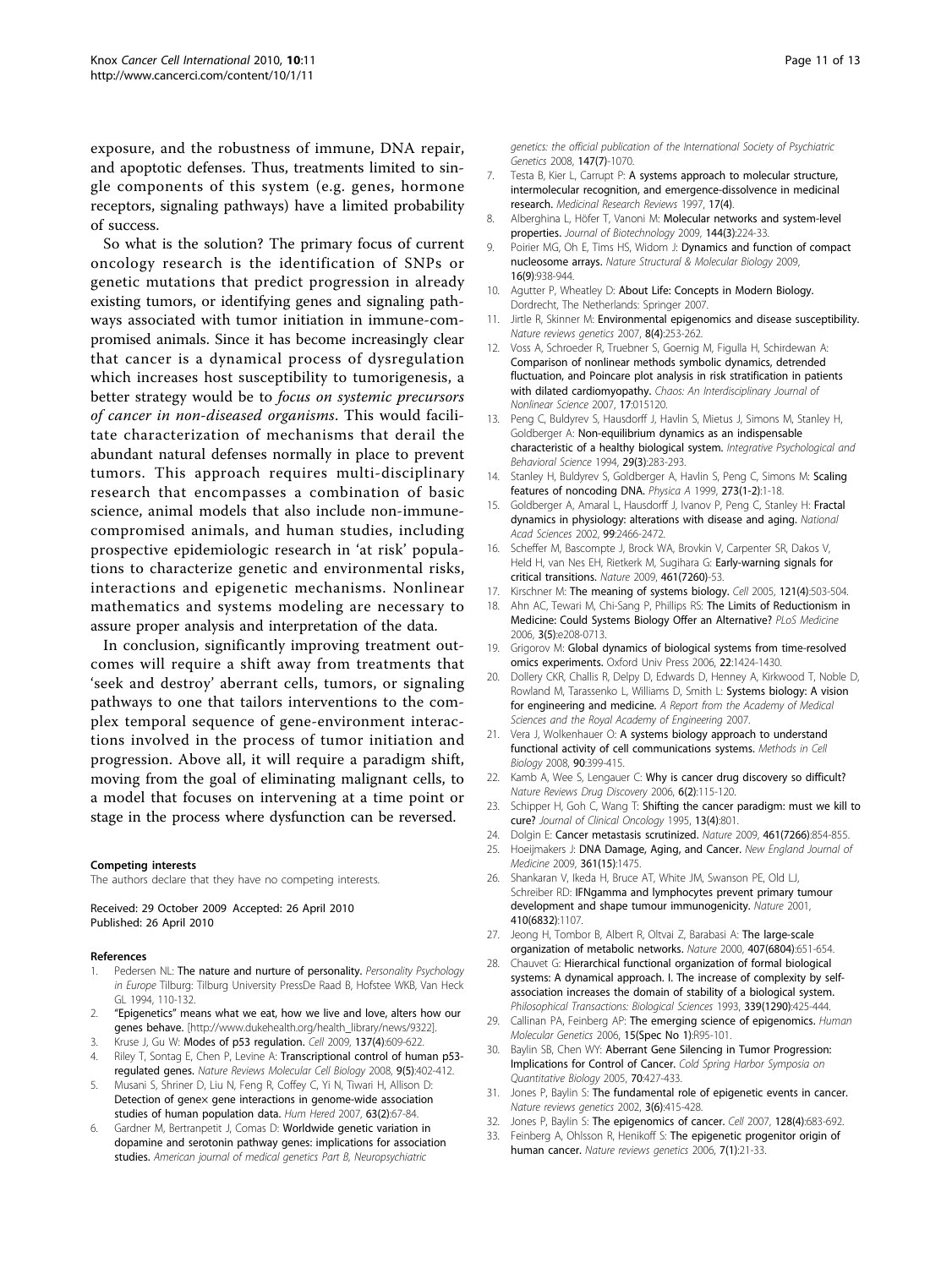- <span id="page-11-0"></span>34. Biornsson HT, Daniele Fallin M, Feinberg AP: [An integrated epigenetic and](http://www.ncbi.nlm.nih.gov/pubmed/15262407?dopt=Abstract) [genetic approach to common human disease.](http://www.ncbi.nlm.nih.gov/pubmed/15262407?dopt=Abstract) Trends in Genetics 2004, 20(8):350-358.
- 35. Burns D: [Tobacco-related diseases.](http://www.ncbi.nlm.nih.gov/pubmed/14702858?dopt=Abstract) Elsevier 2003, 244-249.
- 36. Gan Q, Smith K, Hammond S, Hu T: Disease burden of adult lung cancer and ischaemic heart disease from passive tobacco smoking in China. British Medical Journal 2007, 16(6):417.
- 37. Alberg AJ, Samet JM: [Epidemiology of Lung Cancer.](http://www.ncbi.nlm.nih.gov/pubmed/12527563?dopt=Abstract) CHEST 2003, 123:21S.
- Mattson M, Pollack E, Cullen J: What are the odds that smoking will kill you? Am Public Health Assoc 1987, 77:425-431.
- 39. Subramanian J, Govindan R: [Lung cancer in never smokers: a review.](http://www.ncbi.nlm.nih.gov/pubmed/17290066?dopt=Abstract) Journal of Clinical Oncology 2007, 25(5):561.
- 40. Parkin D, Bray F, Ferlay J, Pisani P: [Global cancer statistics, 2002.](http://www.ncbi.nlm.nih.gov/pubmed/15761078?dopt=Abstract) CA: a cancer journal for clinicians 2005, 55(2):74-108.
- 41. Sellers T, Elston R, Stewart C, Rothschild H, Vogler G: [Familial risk of cancer](http://www.ncbi.nlm.nih.gov/pubmed/3209052?dopt=Abstract) [among randomly selected cancer probands.](http://www.ncbi.nlm.nih.gov/pubmed/3209052?dopt=Abstract) Genetic epidemiology 1988, 5(6).
- 42. Tokuhata G, Lilienfeld A: [Familial aggregation of lung cancer in humans.](http://www.ncbi.nlm.nih.gov/pubmed/13985327?dopt=Abstract) Journal of the National Cancer Institute 1963, 30:289.
- 43. Guo H: [Arsenic level in drinking water and mortality of lung cancer](http://www.ncbi.nlm.nih.gov/pubmed/15017129?dopt=Abstract) [\(Taiwan\).](http://www.ncbi.nlm.nih.gov/pubmed/15017129?dopt=Abstract) Cancer Causes and Control 2004, 15(2):171-177.
- 44. Hertz-Picciotto I, Smith A: [Observations on the dose-response curve for](http://www.ncbi.nlm.nih.gov/pubmed/8235510?dopt=Abstract) [arsenic exposure and lung cancer.](http://www.ncbi.nlm.nih.gov/pubmed/8235510?dopt=Abstract) Scandinavian journal of work, environment & health 1993, 19(4):217-226.
- 45. Ekberg-Aronsson M, Nilsson P, Nilsson J, Pehrsson K, Löfdahl C; [Socio](http://www.ncbi.nlm.nih.gov/pubmed/16337709?dopt=Abstract)[economic status and lung cancer risk including histologic subtyping](http://www.ncbi.nlm.nih.gov/pubmed/16337709?dopt=Abstract)–a [longitudinal study.](http://www.ncbi.nlm.nih.gov/pubmed/16337709?dopt=Abstract) Lung cancer 2006, 51(1):21-29.
- 46. Ross S: [Diet and DNA methylation interactions in cancer prevention.](http://www.ncbi.nlm.nih.gov/pubmed/12724224?dopt=Abstract) Annals of the New York Academy of Sciences 2003, 983:197-207.
- 47. Choi S, Mason J: [Folate status: effects on pathways of colorectal](http://www.ncbi.nlm.nih.gov/pubmed/12163703?dopt=Abstract) [carcinogenesis.](http://www.ncbi.nlm.nih.gov/pubmed/12163703?dopt=Abstract) The Journal of nutrition 2002, 132(8 Suppl):2413S.
- 48. Harnack L, Jacobs D Jr, Nicodemus K, Lazovich D, Anderson K, Folsom A: [Relationship of folate, vitamin B-6, vitamin B-12, and methionine intake](http://www.ncbi.nlm.nih.gov/pubmed/12588695?dopt=Abstract) [to incidence of colorectal cancers.](http://www.ncbi.nlm.nih.gov/pubmed/12588695?dopt=Abstract) Nutrition and cancer 2002, 43(2):152.
- 49. Brunaud L, Alberto JM, Ayav A, Gerard P, Namour F, Antunes L, Braun M, Bronowicki JP, Bresler L, Gueant JL: Effects of vitamin B12 and folate deficiencies on DNA methylation and carcinogenesis in rat liver. Clinical Chemistry & Laboratory Medicine 2003, 41(8):1012-1019.
- 50. Lyn-Cook B, Blann E, Payne P, Bo J, Sheehan D, Medlock K: Methylation profile and amplification of proto-oncogenes in rat pancreas induced with phytoestrogens. SEBM 1995, 208:116-119.
- 51. Fang MZ, Wang YM, Ai N, Hou Z, Sun Y, Lu H, Welsh W, Yang CS: [Tea](http://www.ncbi.nlm.nih.gov/pubmed/14633667?dopt=Abstract) [polyphenol \(-\)-epigallocatechin-3-gallate inhibits DNA methyltransferase](http://www.ncbi.nlm.nih.gov/pubmed/14633667?dopt=Abstract) [and reactivates methylation-silenced genes in cancer cell lines.](http://www.ncbi.nlm.nih.gov/pubmed/14633667?dopt=Abstract) Cancer Research 2003, 63(22):7563-7570.
- 52. Fang MZ, Chen D, Sun Y, Christman JK, Yang CS: [Reversal of](http://www.ncbi.nlm.nih.gov/pubmed/16203797?dopt=Abstract) [hypermethylation and reactivation of p16-INK4a, RAR, and MGMT genes](http://www.ncbi.nlm.nih.gov/pubmed/16203797?dopt=Abstract) [by genistein and other isoflavones from soy.](http://www.ncbi.nlm.nih.gov/pubmed/16203797?dopt=Abstract) Clin Cancer Res 2005, 11:7033-7041.
- 53. Yang CS, Fang M, Lambert JD, Yan P, Huang THM: [Reversal of](http://www.ncbi.nlm.nih.gov/pubmed/18673481?dopt=Abstract) [hypermethylation and reactivation of genes by dietary polyphenolic](http://www.ncbi.nlm.nih.gov/pubmed/18673481?dopt=Abstract) [compounds.](http://www.ncbi.nlm.nih.gov/pubmed/18673481?dopt=Abstract) Nutrition Reviews 2008, 66:S18.
- 54. Belinsky SA: [Gene-promoter hypermethylation as a biomarker in lung](http://www.ncbi.nlm.nih.gov/pubmed/15343277?dopt=Abstract) [cancer.](http://www.ncbi.nlm.nih.gov/pubmed/15343277?dopt=Abstract) Nature Reviews Cancer 2004, 4(9):707-717.
- 55. Rea S, Eisenhaber F, O'Carroll D, Strahl B, Sun Z, Schmid M, Opravil S, Mechtler K, Ponting C, Allis C: [Regulation of chromatin structure by site](http://www.ncbi.nlm.nih.gov/pubmed/10949293?dopt=Abstract)[specific histone H3 methyltransferases.](http://www.ncbi.nlm.nih.gov/pubmed/10949293?dopt=Abstract) Nature 2000, 406(6796):593-599.
- 56. Candido E, Reeves R, Davie J: [Sodium butyrate inhibits histone](http://www.ncbi.nlm.nih.gov/pubmed/667927?dopt=Abstract) [deacetylation in cultured cells.](http://www.ncbi.nlm.nih.gov/pubmed/667927?dopt=Abstract) Cell 1978, 14(1):105-113.
- 57. Demary K, Wong L, Spanjaard RA: [Effects of retinoic acid and sodium](http://www.ncbi.nlm.nih.gov/pubmed/11163113?dopt=Abstract) [butyrate on gene expression, histone acetylation and inhibition of](http://www.ncbi.nlm.nih.gov/pubmed/11163113?dopt=Abstract) [proliferation of melanoma cells.](http://www.ncbi.nlm.nih.gov/pubmed/11163113?dopt=Abstract) Cancer Letters 2001, 163(1):103-107.
- 58. Li M: [Identifying susceptibility loci for nicotine dependence: 2008](http://www.ncbi.nlm.nih.gov/pubmed/18205015?dopt=Abstract) [update based on recent genome-wide linkage analyses.](http://www.ncbi.nlm.nih.gov/pubmed/18205015?dopt=Abstract) Human Genetics 2008, 123(2):119-131.
- 59. Wang-Sattler R, Yu Y, Mittelstrass K, Lattka E, Altmaier E, Gieger C, Ladwig K, Dahmen N, Weinberger K, Hao P: [Metabolic Profiling Reveals Distinct](http://www.ncbi.nlm.nih.gov/pubmed/19057651?dopt=Abstract) [Variations Linked to Nicotine Consumption in Humans](http://www.ncbi.nlm.nih.gov/pubmed/19057651?dopt=Abstract)–First Results from [the KORA Study.](http://www.ncbi.nlm.nih.gov/pubmed/19057651?dopt=Abstract) PLoS One 2008, 3(12).
- 60. Schembri F, Sridhar S, Perdomo C, Gustafson A, Zhang X, Ergun A, Lu J, Liu G, Bowers J: MicroRNAs as modulators of smoking-induced gene

expression changes in human airway epithelium. Proceedings of the National Academy of Sciences 2009, 106(7):2319.

- 61. Daskalos A, Nikolaidis G, Xinarianos G, Savvari P, Cassidy A, Zakopoulou R, Kotsinas A, Gorgoulis V, Field JK, Liloglou T: [Hypomethylation of](http://www.ncbi.nlm.nih.gov/pubmed/18823011?dopt=Abstract) [retrotransposable elements correlates with genomic instability in non](http://www.ncbi.nlm.nih.gov/pubmed/18823011?dopt=Abstract)[small cell lung cancer.](http://www.ncbi.nlm.nih.gov/pubmed/18823011?dopt=Abstract) International Journal Of Cancer Journal International Du Cancer 2009, 124(1):81-87.
- 62. Sidley C, Picchi M, Leng S, Willink R, Crowell R, Flores K, Kang H, Byers T, Gilliland F, Belinsky S: [Multi-vitamins, folate, and Green vegetables protect](http://www.ncbi.nlm.nih.gov/pubmed/20068159?dopt=Abstract) [against gene promoter methylation in the aerodigestive tract of](http://www.ncbi.nlm.nih.gov/pubmed/20068159?dopt=Abstract) [smokers.](http://www.ncbi.nlm.nih.gov/pubmed/20068159?dopt=Abstract) Cancer Research 2010, 70(2):568-574.
- 63. Divine KK, Pulling LC, Marron-Terada PG, Liechty KC, Kang T, Schwartz AG, Bocklage TJ, Coons TA, Gilliland FD, Belinsky SA: [Multiplicity of abnormal](http://www.ncbi.nlm.nih.gov/pubmed/15578700?dopt=Abstract) [promoter methylation in lung adenocarcinomas from smokers and](http://www.ncbi.nlm.nih.gov/pubmed/15578700?dopt=Abstract) [never smokers.](http://www.ncbi.nlm.nih.gov/pubmed/15578700?dopt=Abstract) International Journal Of Cancer Journal International Du Cancer 2005, 114(3):400-405.
- 64. Zöchbauer-Müller S, Fong K, Virmani A, Geradts J, Gazdar A, Minna J: Aberrant promoter methylation of multiple genes in non-small cell lung cancers. AACR 2001, 61:249-255.
- 65. Feinberg A: [Phenotypic plasticity and the epigenetics of human disease.](http://www.ncbi.nlm.nih.gov/pubmed/17522677?dopt=Abstract) Nature 2007, 447(7143):433-440.
- 66. Suzuki H, Ueda R, Takahashi T: [Altered imprinting in lung cancer.](http://www.ncbi.nlm.nih.gov/pubmed/8054970?dopt=Abstract) Nature Genetics 1994, 6(4):332-333.
- 67. Kohda M, Hoshiya H, Katoh M, Tanaka I, Masuda R, Takemura T, Fujiwara M, Oshimura M: [Frequent loss of imprinting of IGF2 and MEST in lung](http://www.ncbi.nlm.nih.gov/pubmed/11536368?dopt=Abstract) [adenocarcinoma.](http://www.ncbi.nlm.nih.gov/pubmed/11536368?dopt=Abstract) Molecular Carcinogenesis 2001, 31(4).
- 68. Herman J, Baylin S: [Gene silencing in cancer in association with promoter](http://www.ncbi.nlm.nih.gov/pubmed/14627790?dopt=Abstract) [hypermethylation.](http://www.ncbi.nlm.nih.gov/pubmed/14627790?dopt=Abstract) New England Journal of Medicine 2003, 349(21):2042-2054.
- 69. Chen WY, Wang DH, Yen RC, Luo J, Gu W, Baylin SB: [Tumor Suppressor](http://www.ncbi.nlm.nih.gov/pubmed/16269335?dopt=Abstract) [HIC1 Directly Regulates SIRT1 to Modulate p53-Dependent DNA-](http://www.ncbi.nlm.nih.gov/pubmed/16269335?dopt=Abstract)[Damage Responses.](http://www.ncbi.nlm.nih.gov/pubmed/16269335?dopt=Abstract) Cell 2005, 123(3):437-448.
- 70. Chen WY, Baylin SB: [Inactivation of tumor suppressor genes: choice](http://www.ncbi.nlm.nih.gov/pubmed/15611624?dopt=Abstract) [between genetic and epigenetic routes.](http://www.ncbi.nlm.nih.gov/pubmed/15611624?dopt=Abstract) Cell Cycle (Georgetown, Tex) 2005, 4(1):10-12.
- 71. Bartek J, Lukas J: [The Stress of Finding NEMO.](http://www.ncbi.nlm.nih.gov/pubmed/16497923?dopt=Abstract) Science 2006, 311(5764):1110-1111.
- 72. Garzon R, Calin GA, Croce CM: [MicroRNAs in Cancer.](http://www.ncbi.nlm.nih.gov/pubmed/19630570?dopt=Abstract) Annual Review Of Medicine 2009, 60:167-179
- 73. Drakaki A, Iliopoulos D: [MicroRNA Gene Networks in Oncogenesis.](http://www.ncbi.nlm.nih.gov/pubmed/19721809?dopt=Abstract) 2009, 10(1):35-41.
- 74. Vasilatou D, Papageorgiou S, Pappa V, Papageorgiou E, Dervenoulas J: The role of microRNAs in normal and malignant hematopoiesis. European Journal of Haematology 2009, 9999(9999).
- 75. Mott J: [MicroRNAs involved in tumor suppressor and oncogene](http://www.ncbi.nlm.nih.gov/pubmed/19585622?dopt=Abstract) [pathways; implications for hepatobiliary neoplasia.](http://www.ncbi.nlm.nih.gov/pubmed/19585622?dopt=Abstract) Hepatology 2009, 50(2):630-7.
- 76. Cotter T: [Apoptosis and cancer: the genesis of a research field.](http://www.ncbi.nlm.nih.gov/pubmed/19550425?dopt=Abstract) Nature Reviews Cancer 2009, 9(7):501-507.
- 77. Danial NN: [BAD: undertaker by night, candyman by day.](http://www.ncbi.nlm.nih.gov/pubmed/19641507?dopt=Abstract) Oncogene 2008, 27(Suppl 1):S53-70.
- 78. Tse C, Shoemaker A, Adickes J, Anderson M, Chen J, Jin S, Johnson E, Marsh K, Mitten M, Nimmer P: [ABT-263: a potent and orally bioavailable](http://www.ncbi.nlm.nih.gov/pubmed/18451170?dopt=Abstract) [Bcl-2 family inhibitor.](http://www.ncbi.nlm.nih.gov/pubmed/18451170?dopt=Abstract) Cancer Research 2008, 68(9):3421.
- 79. Shoemaker A, Mitten M, Adickes J, Ackler S, Refici M, Ferguson D, Oleksijew A, O'Connor J, Wang B, Frost D: [Activity of the Bcl-2 family](http://www.ncbi.nlm.nih.gov/pubmed/18519752?dopt=Abstract) [inhibitor ABT-263 in a panel of small cell lung cancer xenograft models.](http://www.ncbi.nlm.nih.gov/pubmed/18519752?dopt=Abstract) Clinical Cancer Research 2008, 14(11):3268.
- 80. Garofalo M, Condorelli G, Croce C, Condorelli G: MicroRNAs as regulators of death receptors signaling. Cell Death & Differentiation 2009, 17(2):200-8.
- 81. Galluzzi LME, Kepp O, Vitalio Rigoni A, Vacchelli E, et al: [Mitchondrial](http://www.ncbi.nlm.nih.gov/pubmed/19698742?dopt=Abstract) [gateways to cancer.](http://www.ncbi.nlm.nih.gov/pubmed/19698742?dopt=Abstract) MOlecular Aspects of Medicine 2009, 31(1):1-20.
- Chen SS, Raval A, Johnson AJ, Hertlein E, Te-Hui L, Jin VX, Sherman MH, Shu-Jun L, Dawson DW, Williams KE, et al: [Epigenetic changes during](http://www.ncbi.nlm.nih.gov/pubmed/19666576?dopt=Abstract) [disease progression in a murine model of human chronic lymphocytic](http://www.ncbi.nlm.nih.gov/pubmed/19666576?dopt=Abstract) [leukemia.](http://www.ncbi.nlm.nih.gov/pubmed/19666576?dopt=Abstract) Proceedings of the National Academy of Sciences of the United States of America 2009, 106(32):13433-13438.
- 83. McEwen B: [Interacting mediators of allostasis and allostatic load: towards](http://www.ncbi.nlm.nih.gov/pubmed/14577057?dopt=Abstract) [an understanding of resilience in aging.](http://www.ncbi.nlm.nih.gov/pubmed/14577057?dopt=Abstract) Metabolism 2003, 52:10-16.
- 84. McEwen B, Stellar E: [Stress and the individual: mechanisms leading to](http://www.ncbi.nlm.nih.gov/pubmed/8379800?dopt=Abstract) [disease.](http://www.ncbi.nlm.nih.gov/pubmed/8379800?dopt=Abstract) Archives of Internal Medicine 1993, 153(18):2093.